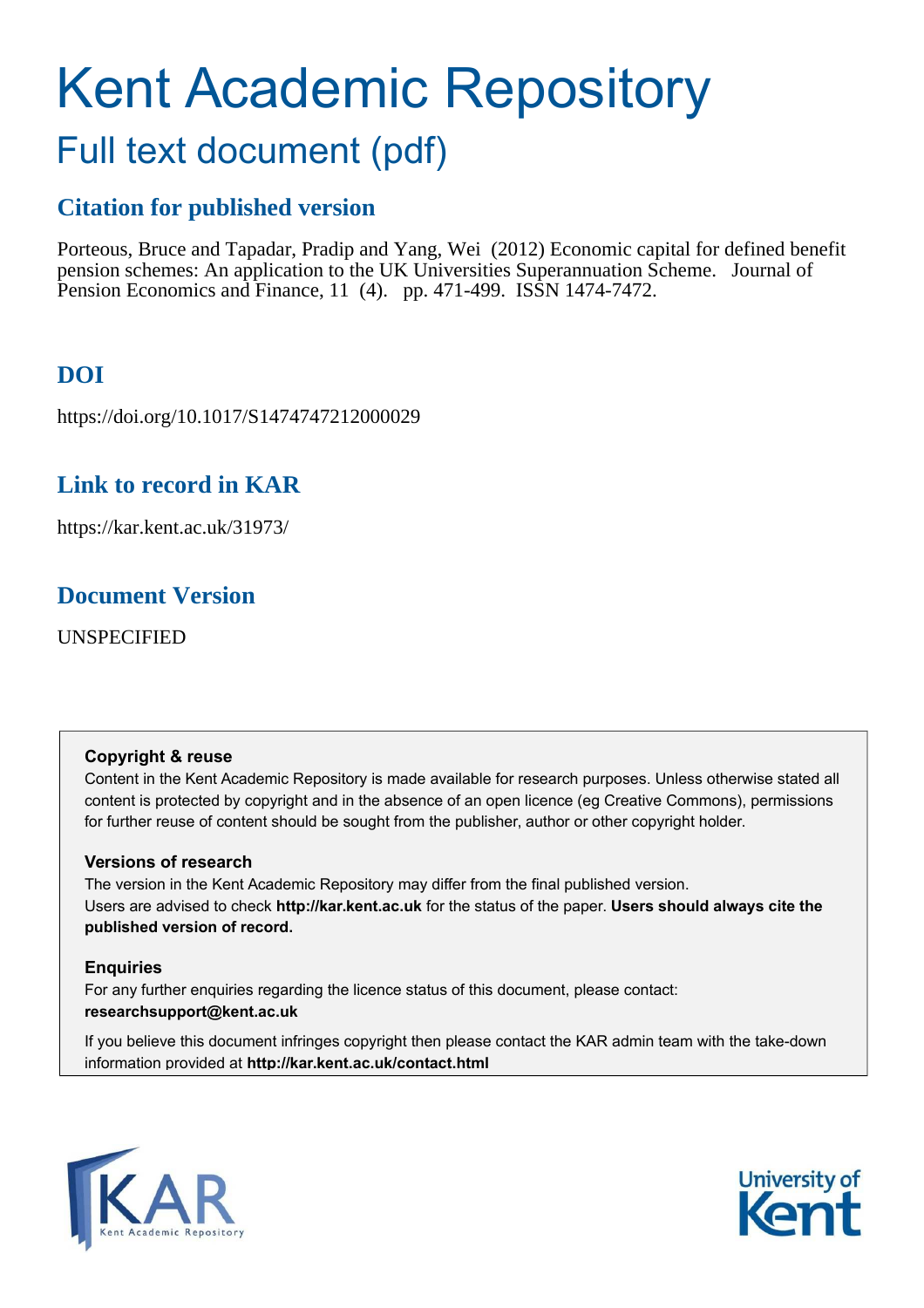#### ECONOMIC CAPITAL FOR DEFINED BENEFIT PENSION SCHEMES: AN APPLICATION TO THE UK UNIVERSITIES SUPERANNUATION SCHEME

By Bruce T Porteous, Pradip Tapadar and Wei Yang

#### **ABSTRACT**

This article considers the amount of economic capital that defined benefit pension schemes potentially need to cover the risks they are running. A real open scheme, the Universities Superannuation Scheme, is modelled and used to illustrate our results and, as expected, economic capital requirements are large. We discuss the appropriateness of these results and what they mean for the defined benefit pension scheme industry and their sponsors. The article is particularly pertinent following the recent European Commission Green Paper on the future of European pensions systems, its call for advice on reviewing the Institutions for Occupational Retirement Provision Directive and the introduction of the Basel 2 and Solvency 2 risk-based regulatory regimes for banking and insurance respectively.

#### **KEYWORDS**

Defined benefit pension scheme, Economic capital, Solvency, Stochastic modelling, Asset-liability management.

#### contact address

Pradip Tapadar, School of Mathematics, Statistics and Actuarial Science, University of Kent, Canterbury, CT2 7NF, UK.

Tel: +44 (0)1227 824169, Fax: +44 (0)1227 827154, E-mail: P.Tapadar@kent.ac.uk

#### 1. INTRODUCTION

Occupational pension schemes, in the UK and worldwide, have come under increasing scrutiny in recent years amidst growing concerns about ageing populations, lower expected real investment returns and unstable financial markets. All of these factors have contributed to the increasing concern over the true cost and security of defined benefit (DB) pension schemes.

An apparent lack of formal research on the stochastic and multivariate nature of the true risks underlying DB pension schemes has resulted in their true costs perhaps having been underestimated. As these true costs have started to become better understood, this has led to the closure of many DB pension schemes, with a clear trend of switching to Defined Contribution (DC) pension schemes. According to The Purple Book 2009 (The Pension Protection Fund and the Pensions Regulator (2009)), as at 31 March 2009, only 27% of all UK DB pension schemes were open to new members and future accruals.

The financial crisis of 2007 highlighted the increasingly interconnected nature of the global financial markets and the need for an effective unifying framework to monitor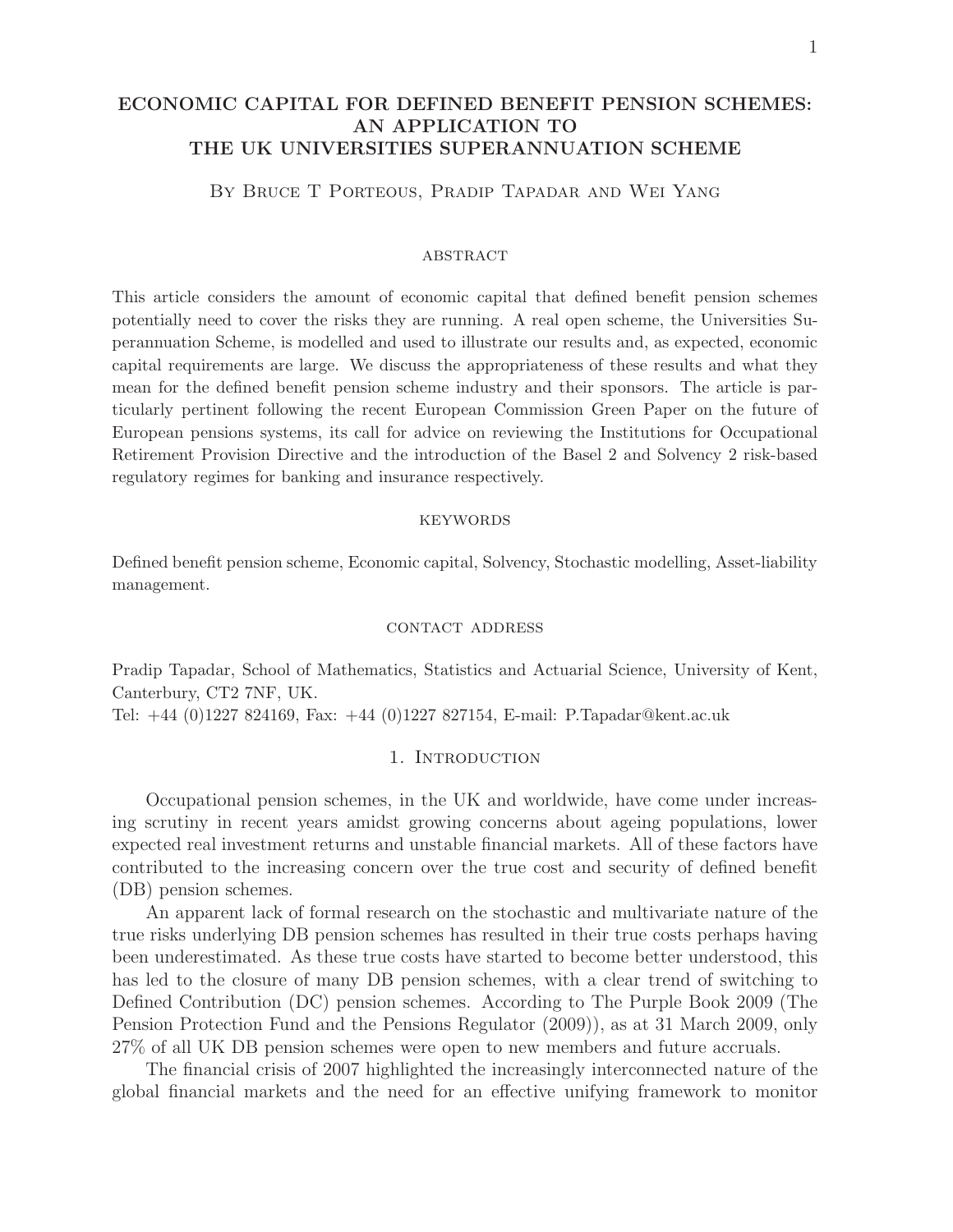and manage risk across the entire financial services sector. Banking and insurance sector supervisors should be applauded for having introduced risk-based economic capital supervisory approaches like Basel 2, 3 and Solvency 2.

In this paper, we demonstrate that the principles of economic capital can also be applied to quantify and help manage the risks of DB pension schemes. This brings the DB pension sector under the same unifying economic capital framework that we believe is applicable to the entire financial services sector. Successful implementation of economic capital frameworks will help supervisors to ensure that all financial services entities are treated on a broadly equal footing, so helping to eliminate inefficiencies in financial markets and regulatory capital arbitrage.

Although the risks that DB pension schemes collect and manage are essentially the same as those collected and managed by insurance firms, their risk management and regulatory treatments have been somewhat different. Whilst insurance firms have made explicit use of asset and liability management (ALM) techniques to stress and test the robustness of their balance sheets, and have been subject to hard regulatory solvency requirements, the DB pension model has focused more on funding levels and contribution rates, with the sustainability of employer contributions now subject to considerable uncertainty.

In other words, DB pension schemes have tested the adequacy of the funding of their scheme benefits and risks with the focus being that, over the medium to longer terms, funding levels should be set at appropriate levels to finance the benefits.

It is not the purpose of this article to argue in favour of either approach. Our aim is to illustrate the results of applying a general economic capital approach to DB pension schemes. A very good discussion of the issues is provided by Barrie (2010) who also covers the potential application of Solvency 2 to DB pensions schemes that is suggested by the European Commission Green Paper (2010) on the future of pensions. The recent European Commission Call for Advice (2011) request to the European Insurance and Occupational Pensions Authority (EIOPA) for advice on the Commission's review of the Institutions for Occupational Retirement Provision (IORP) Directive also sets out the issues very clearly.

For the purposes of this article, we have chosen to model the UK's Universities Superannuation Scheme (USS), one of the largest open public sector DB pension schemes currently operating in the UK. To demonstrate the usefulness of the economic capital techniques described here, we model, at a fairly high level, the USS and estimate its risks and solvency. We investigate possible approaches to manage and mitigate these risks.

The structure of the paper is as follows. In Section 2, we provide a very brief background to the UK pension sector, including recent regulatory developments. In Section 3, we propose a general definition of economic capital which is applicable to DB pension schemes and, in Section 4, we set out the underlying stochastic model of economic and demographic variables required for modelling economic capital for a pension scheme. In Section 5, we focus on the USS, in particular, and specify the USS-specific assumptions. In Section 6, economic capital for USS is quantified to demonstrate the usefulness of economic capital as a risk management tool. In Section 7, we draw our conclusions.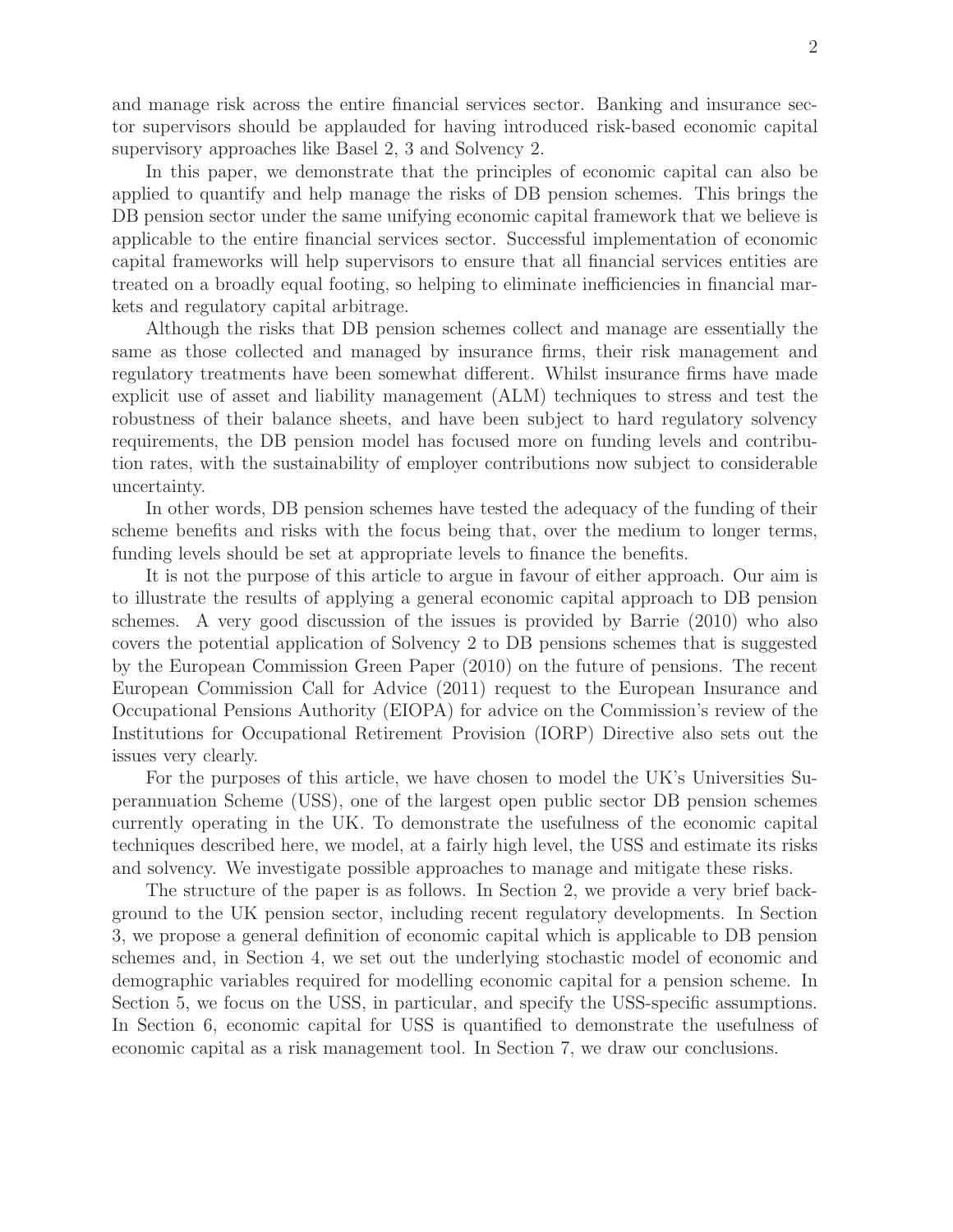#### 2. Background

#### 2.1 General Background

UK DB pension schemes, in their earliest and most rudimentary form, date back to the late 16th century. Their survival for many centuries was proof of their value to employees, as providers of retirement income, and also to employers, as a means of attracting and retaining high-quality staff. Sweeting (2008a), and the references therein, discuss reasons for the previous success of DB pension schemes.

DC schemes, being more flexible and more easily transferable between employers, are sometimes favoured by employees who want greater control over their investments and who expect to change jobs frequently. Firms prefer DC schemes as they transfer most DB pension scheme risks away from the scheme/sponsor to employees and they are therefore cheaper and lower risk. DC schemes are also administratively easier to operate.

Sweeting (2008a) investigates the cost and value of UK DB pension provision and proposes a combination of increasing retirement age and lowering post-retirement incomes as possible solutions to deal with the increasing cost of DB schemes. Sweeting (2008a) concentrated on expected costs and their sensitivities, but we believe that an economic capital approach, incorporating the full stochastic and multivariate nature of the economic and demographic variables that affect DB pension schemes, is needed to provide greater insight into the risks associated with DB pension schemes.

Economic capital type supervisory frameworks have been introduced into global banking markets with the advent of Basel 2 and Basel 3 and are being introduced into European and some global insurance markets with Solvency 2. Following the financial crisis, Basel 2 is now being strengthened in certain areas, especially in respect of the quality and amount of capital required and liquidity requirements. Solvency 2 is expected to be implemented on 01/01/2014 and will introduce risk-based supervision into non-UK European markets for the first time.

#### 2.2 Solvency 2

Solvency 2 requires insurance companies' assets and liabilities to be valued on market consistent bases, with capital held to cover economic capital based on a 1-year Value-at-Risk (VaR) measure at the 99.5th percentile level. Pension products offered by European insurance firms will come within the scope of Solvency 2, therefore ensuring that an insurance firm's pensions customers will benefit from the protections offered by the Solvency 2 regime. These protections also include the qualitative governance and risk and capital management requirements of Solvency 2, as well as the hard capital requirements.

Within Europe, the Institutions for Occupational Retirement Provision (IORP) Directive sets out the broad principles that IORPs should follow in respect of capital buffers and technical provisions. However the UK has been granted a carve out from the capital buffer according to Article 17 of the IORP Directive, and this Article refers to the existing Solvency 1 rules for insurance firms. At least in the short term, we can expect that this carve out will continue and so UK DB pension schemes will not be required to comply with Solvency 2, when it replaces Solvency 1, and therefore not hold economic capital to cover the risks they are running. However, note that one aim of the European Commission Call for Advice (2011) to EIOPA in reviewing the IORP Directive is most clearly the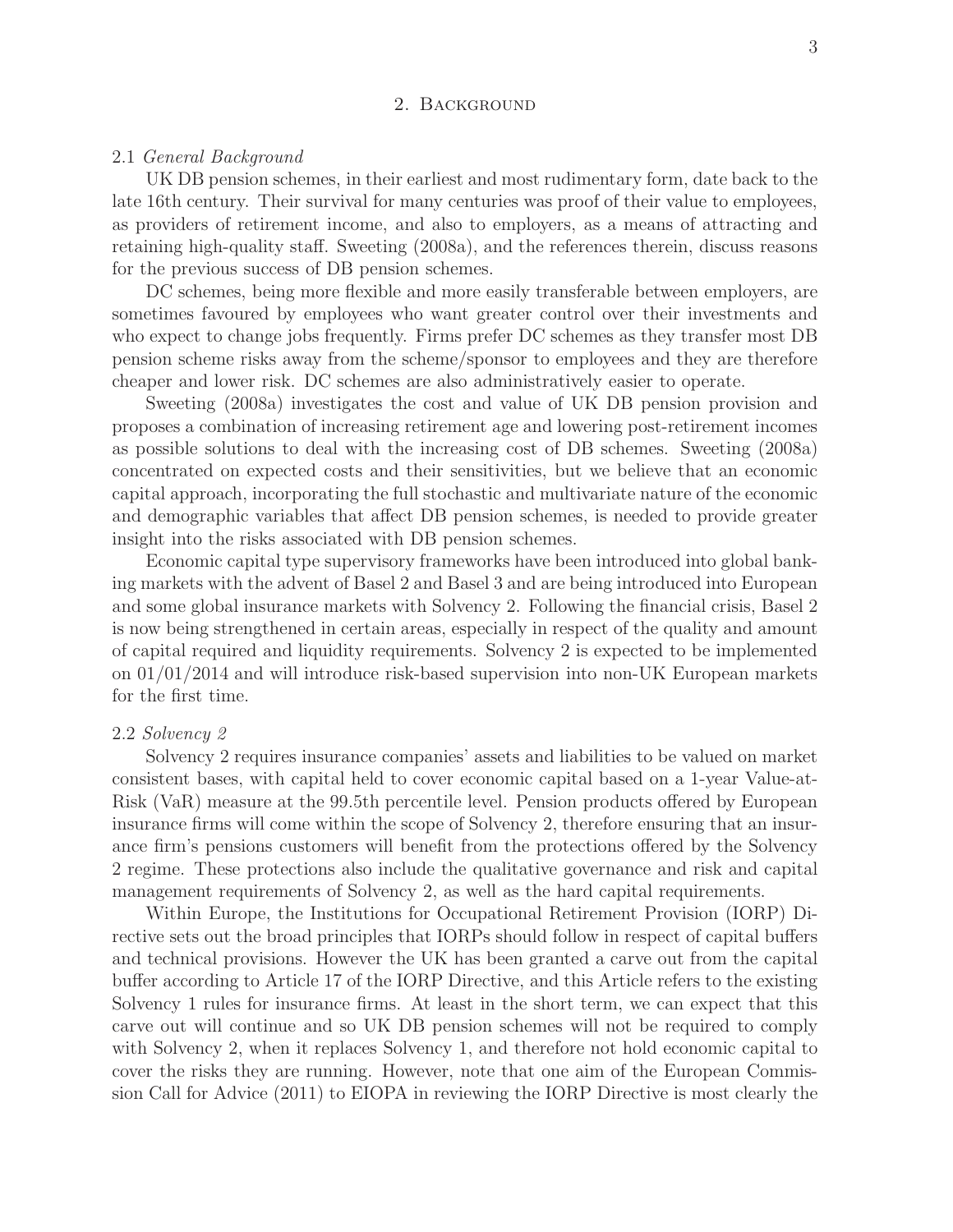introduction of a Europe wide risk based solvency regime for DB pension schemes based on Solvency 2.

DB pension schemes, and other types of occupational pension schemes, not held on insurance firms' balance sheets are likely to remain outside of the scope of Solvency 2, at least for the moment. In the UK, DB pension schemes are not required to value their assets and liabilities on market consistent bases nor, perhaps more importantly, to hold capital to protect their members from scheme insolvency. As explained earlier, DB pension schemes focus on funding adequacy. As a consequence, UK DB pension scheme members are not subject to the same strong regulation and protection that apply to customers of life insurance firm pensions products.

#### 2.3 Pensions Change

The UK pensions industry has been subject to a very large amount of regulatory change over recent years. Whilst it is not the purpose of this article to summarise that change, the Pensions Act 2004 is worth briefly noting.

This act brought into being the Pensions Protection Fund (PPF), described below, and also the Pensions Regulator. The Pensions Regulator has some powers to help it regulate DB pensions schemes, in particular it can require scheme sponsors to put in place funding plans to eliminate scheme deficits. It has to be said, however, that these powers seem fairly weak, as compared to those of the Financial Services Authority, for example.

Current UK DB pension scheme regulations require triennial valuations of assets and liabilities. If liabilities exceed assets, a recovery plan from the sponsor must be put in place to eliminate the deficit, typically over a period of 10–15 years. This crucially depends on the ongoing financial health of the sponsor and this is obviously not guaranteed. In the event that the sponsoring employer of a DB pension scheme in deficit becomes insolvent, the scheme will be taken over by the PPF and a certain minimum level of pension benefits guaranteed. The PPF itself has, however, experienced some funding difficulties in recent years.

In this article we determine the amount of economic capital that would be needed to provide DB pension scheme members with the same level of protection as insurance firm pension customers. Scheme members would then not have to rely entirely on the scheme sponsor to support the scheme in times of trouble.

As evidenced by the recent European Commission Green Paper (2010) on the future of pensions, there does appear to be momentum gathering in Europe supporting the application of a risk-based regime, like Solvency 2, to DB pensions schemes. The recent European Commission Call for Advice (2011) of the IORP Directive confirms this and Barrie (2010) also provides some useful commentary.

#### 3. Defined Benefit Pension Scheme Economic Capital and Liabilities

#### 3.1 Economic Capital

Although widely used within the industry, there is still no commonly accepted standard definition of economic capital. Basel 2 defines economic capital as the amount of self assessed capital that is needed to cover the risks on a bank's balance sheet under a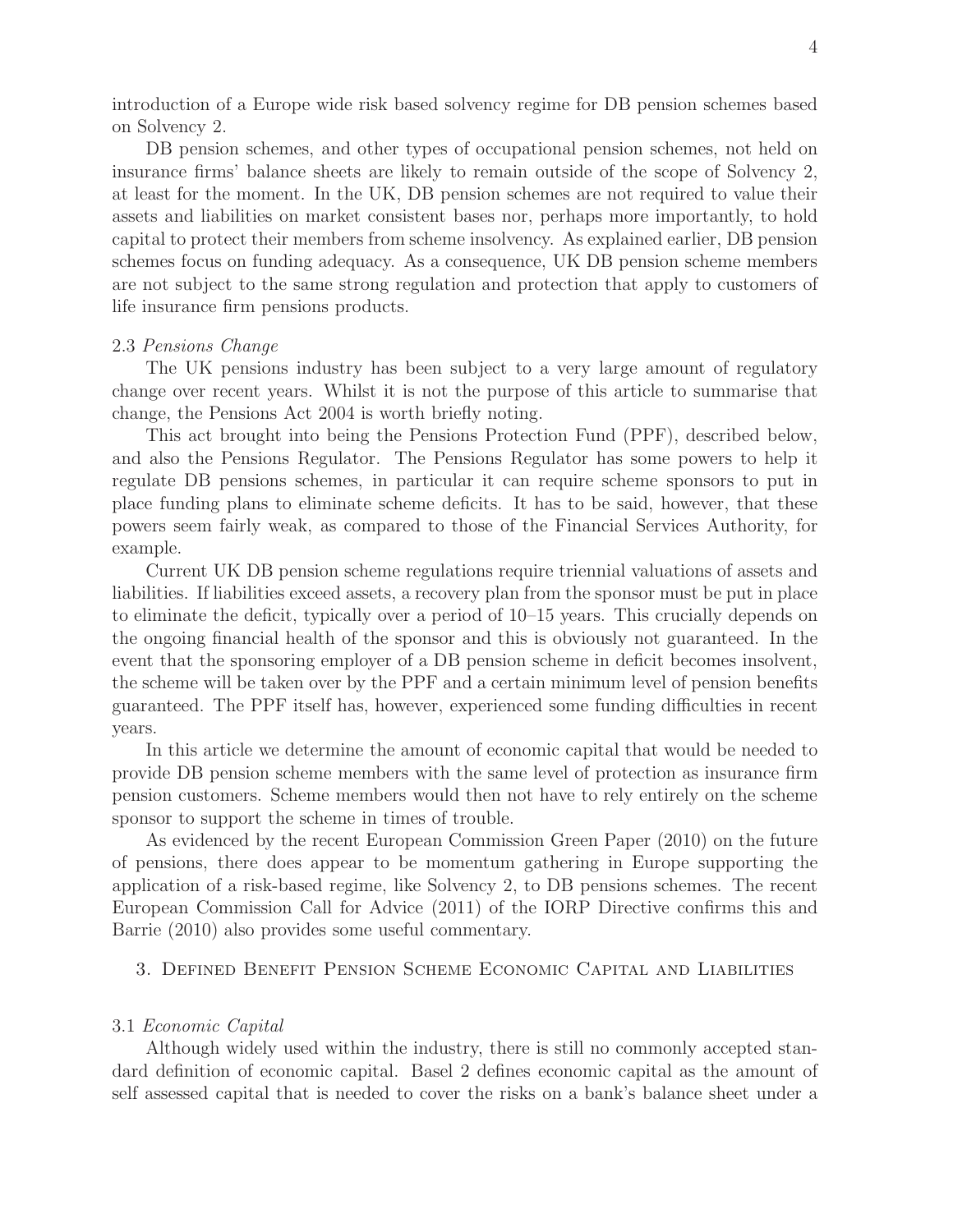stress event and to a specified percentile level. Solvency 2 defines economic capital with reference to a 1-year VaR measure, calibrated to the 99.5th percentile level.

A general definition, applicable to any financial services firms, is provided by Porteous and Tapadar (2008b) as:

Definition 1: Economic capital is the amount of capital required to ensure that the realistic balance sheet of a financial services firm remains solvent, over a specified time horizon, with a prescribed high probability.

This approach is similar to the mathematical formulation of economic capital described in Olivieri and Pitacco (2003) and appropriate for a life insurance firm selling immediate annuities. The focus of Olivieri and Pitacco (2003) was primarily on analysing longevity risk in pensions annuities and they used a simple Vasicek interest rate model to reflect fluctuations in investment markets. However, the aggregate effect of longevity and financial risks were not fully reflected in their economic capital as a consequence of the simplicity of their assumed modelling. As the complexity of DB pension schemes is not captured by just pensions annuities, we provide a more comprehensive analysis by considering all types of scheme member in our study – active, deferred, pensioners and dependants.

Liu and Tonks (2009) have developed models to quantify the risks of financial distress for UK Higher Education Institutions contributing to the USS and compared them with the annual risk-based levy imposed by the PPF. The authors found that the USS is paying less than a fair risk-based levy and there are significant levy cross-subsidies between participating USS institutions.

It can be argued that the security of a DB pension scheme's members, in respect of their accrued benefits, should be provided by resources controlled by the scheme itself. There should not be a dependency on the scheme sponsor to provide support in times of stress as the sponsor may themselves not be in a position to provide this support. We have followed this principle throughout the paper.

However it is worth noting, that for most UK DB pension schemes, it might be possible for the sponsor to alter benefit terms and contribution rates, particularly in times of financial stress. But the outcome of such a restructuring of large pension schemes is not certain, with the possibility of industrial action, staff disengagement and protracted negotiations over many years. We, nevertheless, illustrate the impact of some of these options in our results section.

In this article, we are interested in the amount of economic capital that is required to protect DB pension scheme benefits already accrued by members in respect of their past service. Future benefits, that have not yet been accrued, are of less interest because, in practice, sponsors can close the scheme at any point.

We therefore propose the following alternative, but equivalent, definition of economic capital that may be a more natural fit to DB pension schemes:

Definition 2: Economic capital is the excess of assets, valued on a market value basis, over best estimate liabilities in respect of accrued benefits, required to ensure that assets exceed liabilities on all future valuation dates over a specified time horizon, with a prescribed high probability.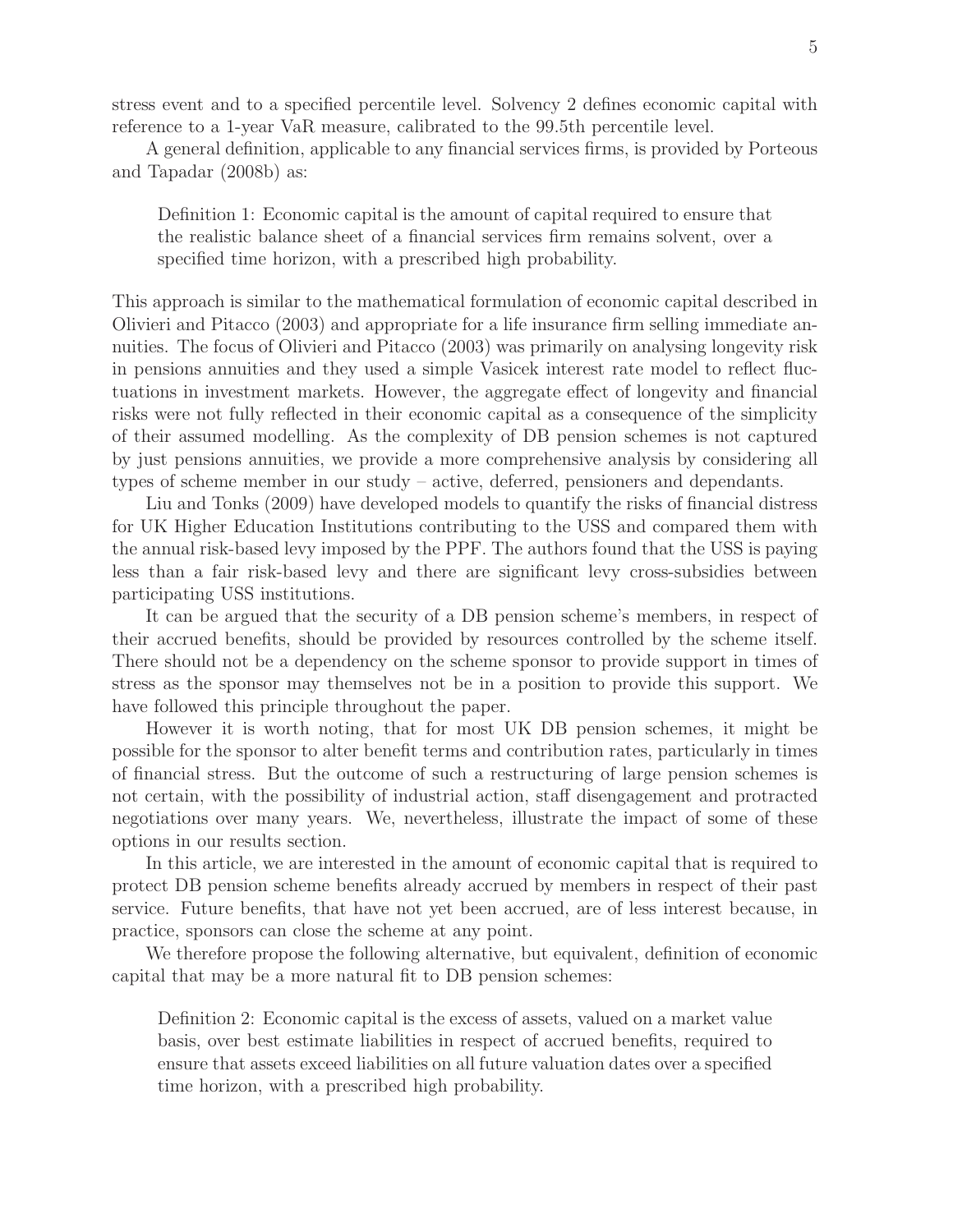This definition uses market values of assets which is consistent with the approaches proposed in Financial Reporting Standard FRS 17 issued in 2005 and the Solvency 2 regime.

For liabilities, we use best estimate liabilities in respect of accrued benefits and do not include a risk margin, as proposed by Solvency 2. This is because we are most interested in economic capital net of such a margin. In other words, we are interested in how much economic capital is needed to ensure that the balance sheet has enough assets to cover best estimate liabilities, rather than market consistent liabilities, following a stress event. Here market consistent liabilities are defined to be the sum of best estimate liabilities and the risk margin. We refer to this approach as a pure balance sheet solvency approach.

We are of the opinion that the Solvency 2 approach may be prudent as we believe that economic capital should be adequate to protect best estimate liabilities and not necessarily also the risk margin, and so the cost of holding this capital over the lifetime of the insurance business. Our economic capital measure, therefore, assesses the amount of surplus assets required to ensure that best estimate liabilities in respect of accrued benefits, rather than market consistent liabilities in respect of accrued benefits, can be covered following a stress event. A risk margin can, however, be easily included, if deemed appropriate.

The use of a generic time horizon keeps the definition flexible. A short 1-year time horizon is consistent with Basel 2 and Solvency 2, although, we prefer taking a longer term view by requiring assets to exceed best estimate liabilities over the future lifetime of the scheme, until the last scheme member exits, either through withdrawal or death.

However, it is important to note that, the run-off approach adopted in this paper will produce a higher economic capital requirement than the shorter 1-year time horizon approach required for Basel 2 and Solvency 2. Under Solvency 2, a shorter time horizon may be more appropriate when used in conjunction with Solvency 2's market consistent liabilities, rather than best estimate liabilities, as market consistent liabilities include a risk margin.

In Section 6, we show economic capital results for both short and longer term time horizons.

#### 3.2 Defined Benefit Pension Scheme Liabilities

Regulation 5(2) of the Occupational Pension Schemes (Scheme Funding) Regulations 2005 (http://www.legislation.gov.uk) requires that a scheme's technical provisions must be calculated using an accrued benefits funding method. We will employ the Projected Unit method (PUM), which satisfies this requirement, to calculate pension scheme accrued benefit liabilities and this is also consistent with the latest USS Actuarial Valuation. Moreover, in conjunction with best estimate assumptions, the PUM provides a best estimate liability assessment, consistent with our definition of economic capital.

The PUM estimates the accrued benefit actuarial liability of a DB pension scheme for each member based on past service accrued at the valuation date and taking into account future salary inflation. It therefore requires assumptions for future salary inflation, the risk discount rate, withdrawal and mortality rates. As mentioned above, we base these assumptions on best estimates so that the PUM then provides a best estimate liability assessment in respect of accrued benefits consistent with our definition of economic capital.

The discount rate assumption for accounting purposes, according to accounting stan-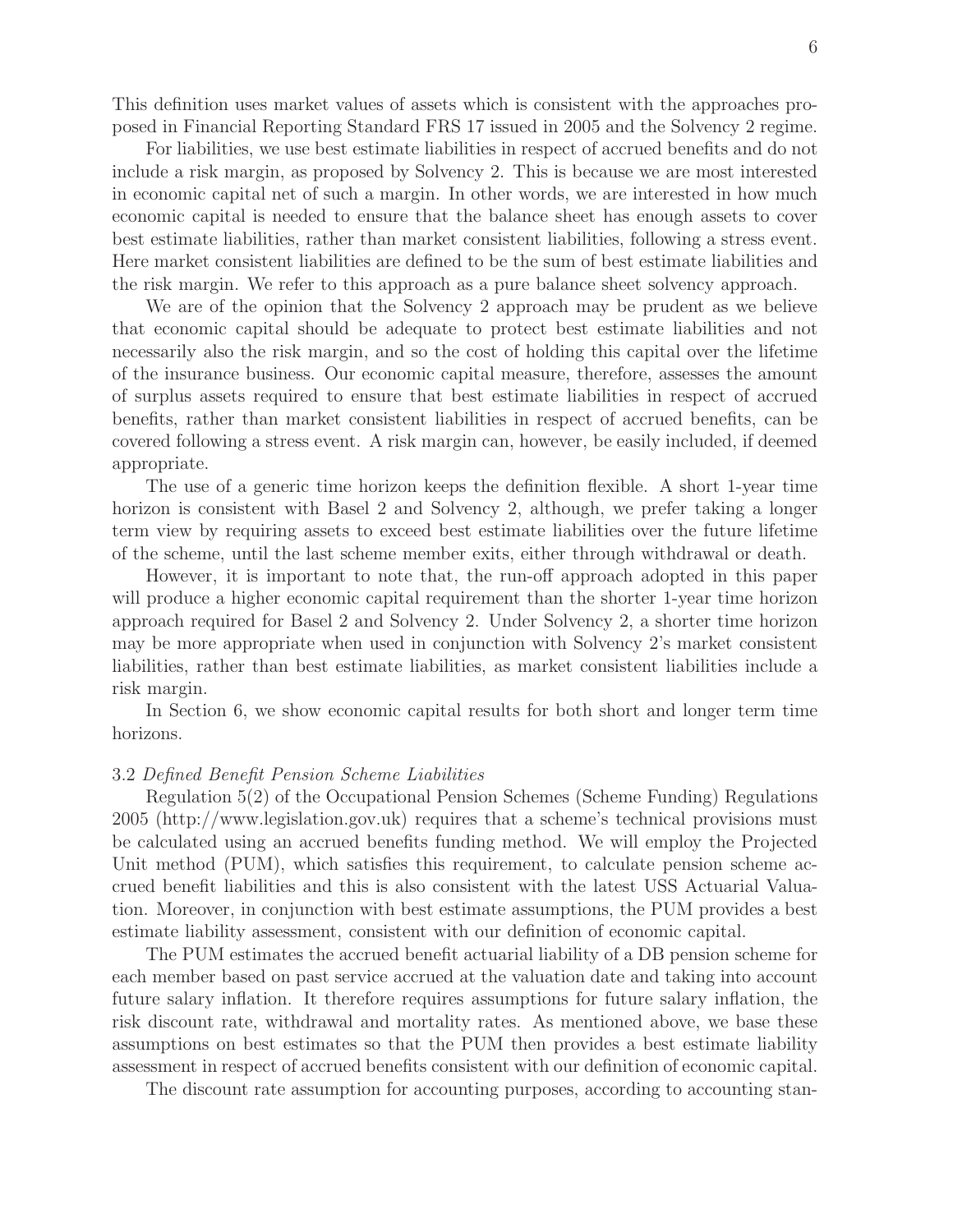dard FRS17, is based on yields on available AA-rated corporate bonds, interest rate swaps and other fixed interest or index-linked bonds. Therefore, if a pension fund has substantial equity investment, the disconnect between liability valuation and actual assets can create an artificial asset-liability mismatch. In times of market stress, liability values can become decoupled from actual backing assets, so artificially increasing balance sheet volatility.

The IORP Directive simply states that the maximum rate of interest should be chosen prudently and determined in accordance with the relevant rules of the home Member State. Prudent rates should be determined taking into account the yields and future investment returns on the assets held by the DB pension scheme and also the market yields of high quality government bonds.

Our method of estimating accrued benefit best estimate liabilities uses PUM in conjunction with a risk discount rate equal to the yield on the scheme assets, as generated by the stochastic model e.g. the scheme liability at duration  $t$  uses a risk discount rate calculated using the asset yields and growth rates generated by the stochastic model at duration  $t$ .

If we discount liabilities using the scheme asset yield, rather than a risk free rate, this better reflects the reality that scheme contributions and benefits are invested in, or paid out of, scheme assets, respectively, and that scheme profits are invested in scheme assets, as they emerge, rather than in risk free assets.

Using any other yield would result any in an asset-liability mismatch that would lead to an artificial economic capital requirement and would not be aligned with our realistic balance sheet approach.

#### 3.3 Literature Review

There has been much recent research carried out on this very topical area of pension scheme risk management. A brief summary of the latest research relevant to our work is given below.

Hari et al. (2008) have investigated the effect of longevity risk, both in isolation and in conjunction with market risk, for pension annuities based on Dutch population experience. The authors used a generalised two-factor Lee-Carter model for longevity risk, a mean-reverting process for interest rates and a simple random walk with drift for excess equity returns. They observed that, when market risk is perfectly hedged, longevity risk economic capital, at 97.5th percentile level for 5-year time horizon, is 10% of market consistent liabilities, if the age and gender distribution reflects the entire Dutch population. When market risk is included, with 50% equity content, the combined market and longevity risk economic capital substantially increases to 33% of market consistent liabilities.

However, the authors take a short-term approach to their economic capital calculation, with the maximum time horizon investigated being 5 years. In our paper, we take the view that risks inherent in pension funds can take a longer time to manifest themselves and advocate a run-off approach for analysing assets and liabilities, until the last existing member leaves the scheme. Our long-term approach implies a significant increase in risk as we consider the impact of extreme events, or tail risk, over this longer period of time. Moreover, as USS has 90% equity exposure, this also increases the volatility of the fund's balance sheet. We find that for the full USS scheme, time zero economic capital at 99.5th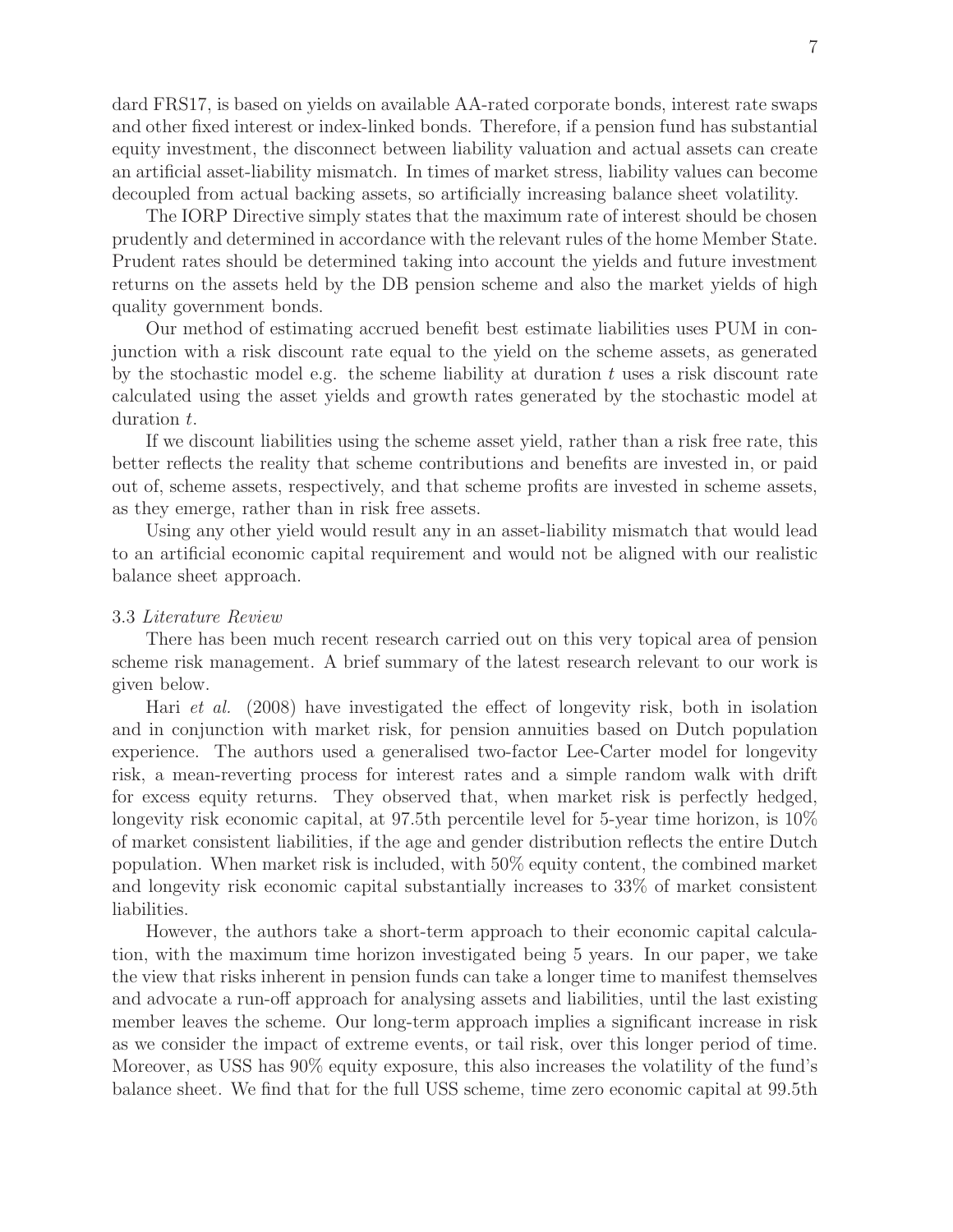percentile level is approximately 60% of best estimate liabilities using a run-off approach.

Boerger (2010) investigates the adequacy and appropriateness of longevity risk capital in the Solvency 2 Standard Solvency Capital Requirement (SCR), defined as a flat 25% reduction in mortality rates in annuity portfolios, and tested in the Quantitative Impact Study 4 exercise. The author compares the Standard model results with a 99.5th percentile VaR approach, based on a modified version of the forward mortality model introduced by Bauer et al. (2008, 2010). The assets were assumed to be invested in risk-free assets. For a representative portfolio of annuities, the Standard SCR produces SCR of 5.7% of best estimate liabilities.

Our economic capital approach differs from the Solvency 2 approach, as our approach requires that economic capital is sufficient to ensure that assets cover best estimate liabilities, rather than market consistent liabilities, over the entire duration of the lifetime of in-force contracts, rather than Solvency 2's one year Own Funds VaR movement requirement. This difference, along with our significant additional market risk exposures, explain the much higher economic capital amounts observed in our paper.

Stevens et al. (2009) analyses longevity risk in a portfolio of annuity products again based on the Dutch population. This is on a run-off basis and they find that jointlife annuity economic capital at 97.5th percentile can range from 20% of best estimate liabilities, for a cashflow matched hedging strategy using zero-coupon bonds, to as high as 88% of best estimate liabilities if assets are invested solely in one-year default-free zero-coupon bonds. The authors also report a significant increase in economic capital if assets are heavily invested in equities. These results are consistent with our findings in this paper.

Olivieri and Pitacco (2008) investigate solvency requirements for immediate annuities based on the Heligman-Pollard (1980) law for mortality rates and a fixed annual interest rate of 3%. The authors find that, for 65 year olds, the solvency requirement at the 99.5th percentile level is 10% of best estimate liabilities, on a run-off basis. For shorter time horizons, the requirements are lower. For USS pensioners aged 70, we find that economic capital is 31% of best estimate liabilities, where economic capital takes into account both market and longevity risk. For the full scheme, economic capital is around 60% of best estimate liabilities as there are a large number of active and deferred members that expose the scheme to longer term market and longevity risks. We have checked (not shown) that, if we use deterministic asset yields, economic capital for USS is around 7% of best estimate liabilities. In essence, market risk exposure adds significantly to overall risk and more so for a relatively young scheme like USS.

#### 4. Stochastic Model

As discussed above, there are many stochastic models available in the actuarial literature, and elsewhere, which can be used to help quantify risk in financial services entities. In this paper, we adopt the stochastic model proposed in Porteous and Tapadar (2005, 2008a, 2008b) used in conjunction with the stochastic mortality model of Sweeting (2008b). These models are relatively straightforward, whilst still capturing the key features of the systems they are modelling. Porteous and Tapadar (2005) also provide evidence that their model generates economic capital amounts similar to those determined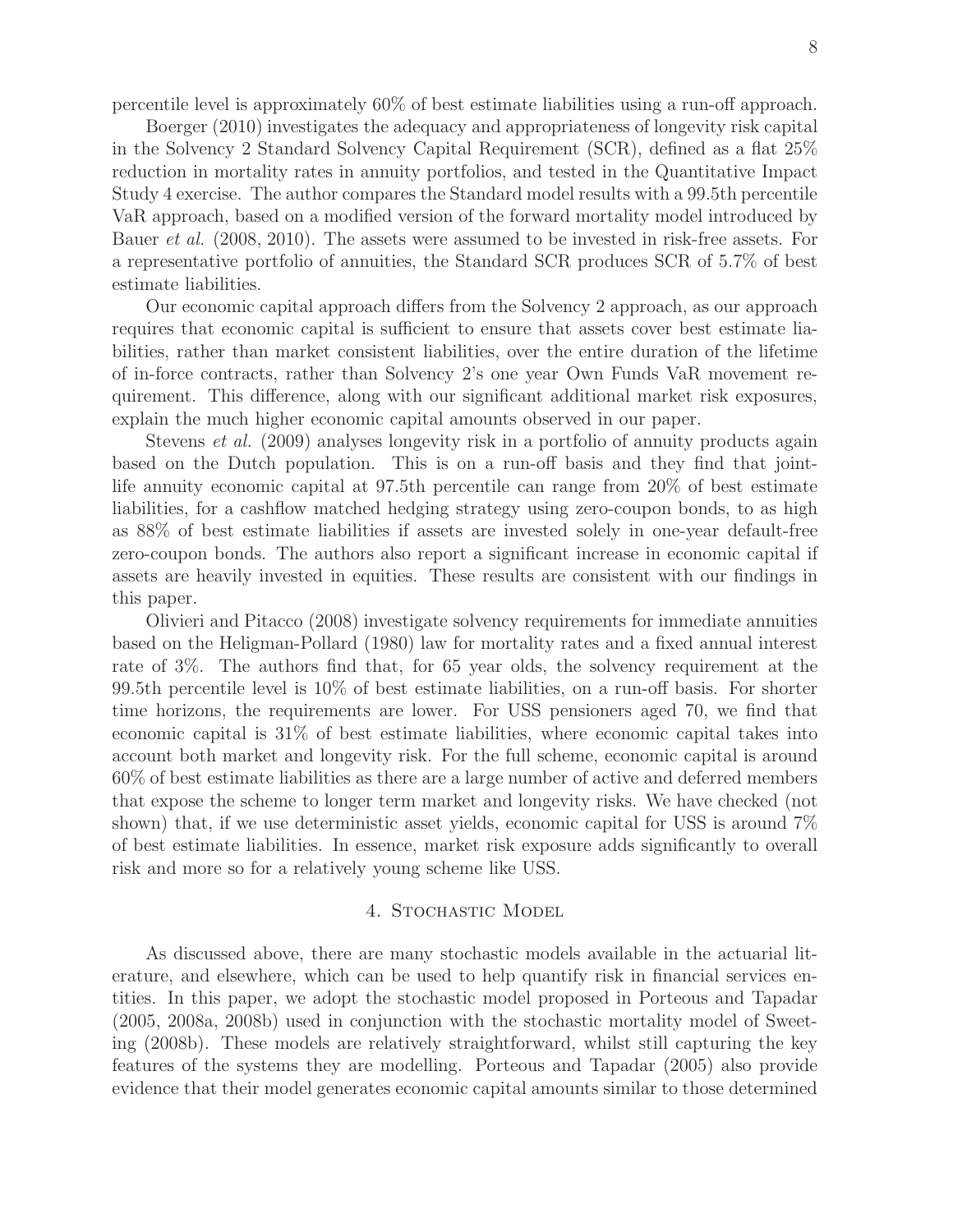by an equivalently calibrated Wilkie (1995) model, which has been very extensively tested and used for modelling economic variables, in many circumstances, over many years.

#### 4.1 Economic Variables

The main economic random variables of our stochastic model are depicted in Figure 1, which is a subset of the model used in Porteous and Tapadar (2005, 2008a, 2008b) and with the inclusion of an additional variable for salary growth. The stochastic model is a standard multivariate Normal first order autoregressive time series model, used to model yields and growth rates, where the multivariate dependency structure of the variables is handled using a graphical model.

The individual economic random variables,  $Z_{it}$ s, are modelled as:

$$
Z_{it} = \mu_i + Y_{it}, \text{ where } Y_{it} = \beta_i Y_{i(t-1)} + \varepsilon_{it}.
$$

The error terms  $\varepsilon_{it} \sim N(0, \sigma_i^2)$  and are assumed to be independently distributed across time t.

Table 1 shows the parameterisation of the individual economic random variables, the annual expected values,  $\mu_i$ s, and the annual unconditional standard deviations,  $\frac{\sigma_i}{\sqrt{(1-\beta_i^2)}}$ s. The model variables, except salary growth, have been parameterised using an analysis of the global historical financial data provided by Dimson et al. (2002).

For UK salary growth, we have used the average earnings index published by Office for National Statistics UK (http://www.statistics.gov.uk), to determine the relevant parameters and have ensured that this assumption is consistent with the other assumptions.

The correlation structure of the error terms is modelled using a graphical model, as displayed in Figure 1. In this figure, economic random variable error terms that are directly connected to each other are dependent, with the assumed constant correlation coefficient values  $\rho_{ij}$  set out in Table 2. Economic random variable error terms that are indirectly connected in Figure 1, via other directly connected error terms, are still statistically dependent, but more weakly so. Such error terms are, however, conditionally independent of each other, given the error terms that connect them, this being a property of graphical models.

Graphical models, fully described in Lauritzen (1996) and Porteous and Tapadar (2005), are useful dimension reduction tools that can be used to explain very high dimensional dependency relationships amongst random variables using low dimensional clusters, or cliques.

#### 4.2 Demographic Variables

A key component of the stochastic model is the rate of mortality improvement. Mortality studies in the UK have extensively documented the cohort, age-related and periodrelated improvement effects for both males and females; see for example Willets et al. (2004) for a detailed analysis. However, actual experienced mortality improvement rates have been much higher than expected, particularly in older age groups, leading to a major uncertainty in determining DB pension scheme costs.

Our approach to modelling mortality improvement is to start with the base mortality tables PMA92Base and PFA92Base, for males and females respectively, published by the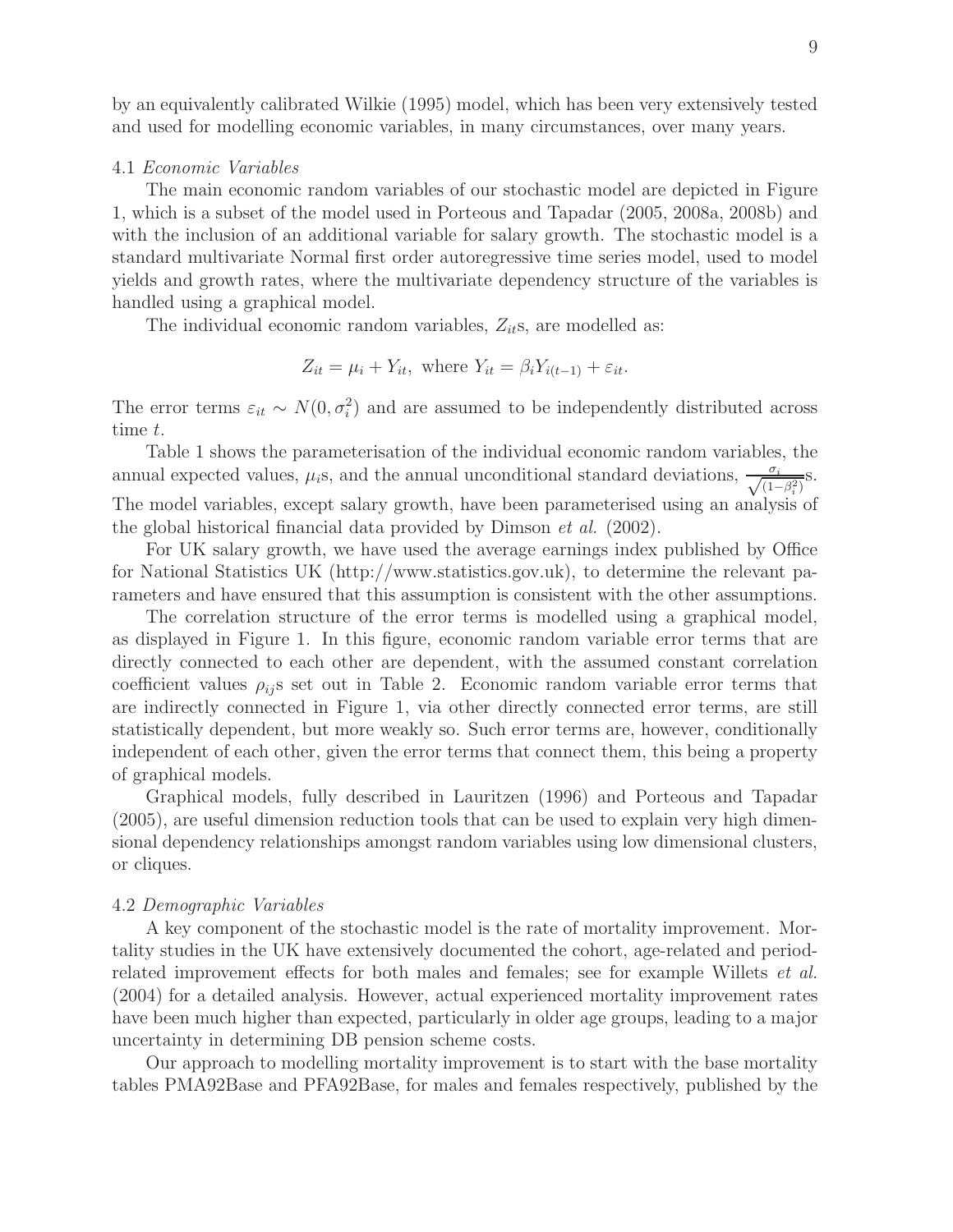UK Actuarial Profession in their Continuous Mortality Investigation (CMI) papers. We then project the base tables forward to 2008 using middle cohort improvement factors for these tables published in CMI Working Paper 1 (2002). Although more recent mortality tables are available from the CMI, our approach is consistent with the mortality assumptions used in the USS 2008 valuation.

Future stochastic mortality is then handled using the approach of Sweeting (2008b) who has developed a pragmatic method of modelling stochastic uncertainty around the central mortality projection above. We have not, however, considered trend uncertainty for the purposes of this paper.

Specifically, if  $q_{x,f}$  denotes the central projection of mortality rate for future year f and age  $x$ , the logit of central mortality rate is defined as:

$$
lq_{x,f} = \ln (q_{x,f}/(1-q_{x,f})).
$$

Then the logit of the stochastic mortality rate, modelling future uncertainty, is given by:

$$
LQ_{x,f} = lq_{x,f} + A_{x,f}, \text{ where } A_{x,f} = \sum_{k=0}^{f} (0.262 - 0.00358x) Z_k,
$$

and  $Z_k$ s are independent standard normal variables. See Sweeting (2008b) for further details.

Sweeting (2008b)'s proposed stochastic mortality fluctuations are based on UK males aged between 50 and 90 and we have used the same approach for all of the model points in our USS model.

As evidenced in Cairns *et al.* (2009), and references therein, there is a very rich literature on stochastic mortality models and any of these models could have been used in our modelling work. However, it is not the purpose of this article to compare and contrast different stochastic mortality models, but rather to investigate DB pension scheme economic capital. We defer analysis of the effect of mortality models on DB pension scheme economic capital until a future paper.

#### 4.3 Economic Capital Calculations

The stochastic model described above is used to generate simulations of possible future economic and demographic scenarios. For each particular scenario generated, we project cashflows for the modelled DB pension scheme and economic capital is calculated according to Definition 2 set out in Section 3.

Porteous and Tapadar (2008b) provide the detailed steps involved in calculating economic capital for a life insurance annuity firm. These steps, suitably modified to be applicable to a DB pension scheme, are set out below:

**Step 1:** We first define the scheme's *capital requirement*,  $M(s,t)$ , at time t as the amount of excess assets with respect to the best estimate liability that are required to be injected at time  $t$  to ensure that the pension scheme is solvent, under a single projection of the stochastic model starting from time  $s \leq t$ . By solvent, we mean that market value assets at least equal best estimate liabilities.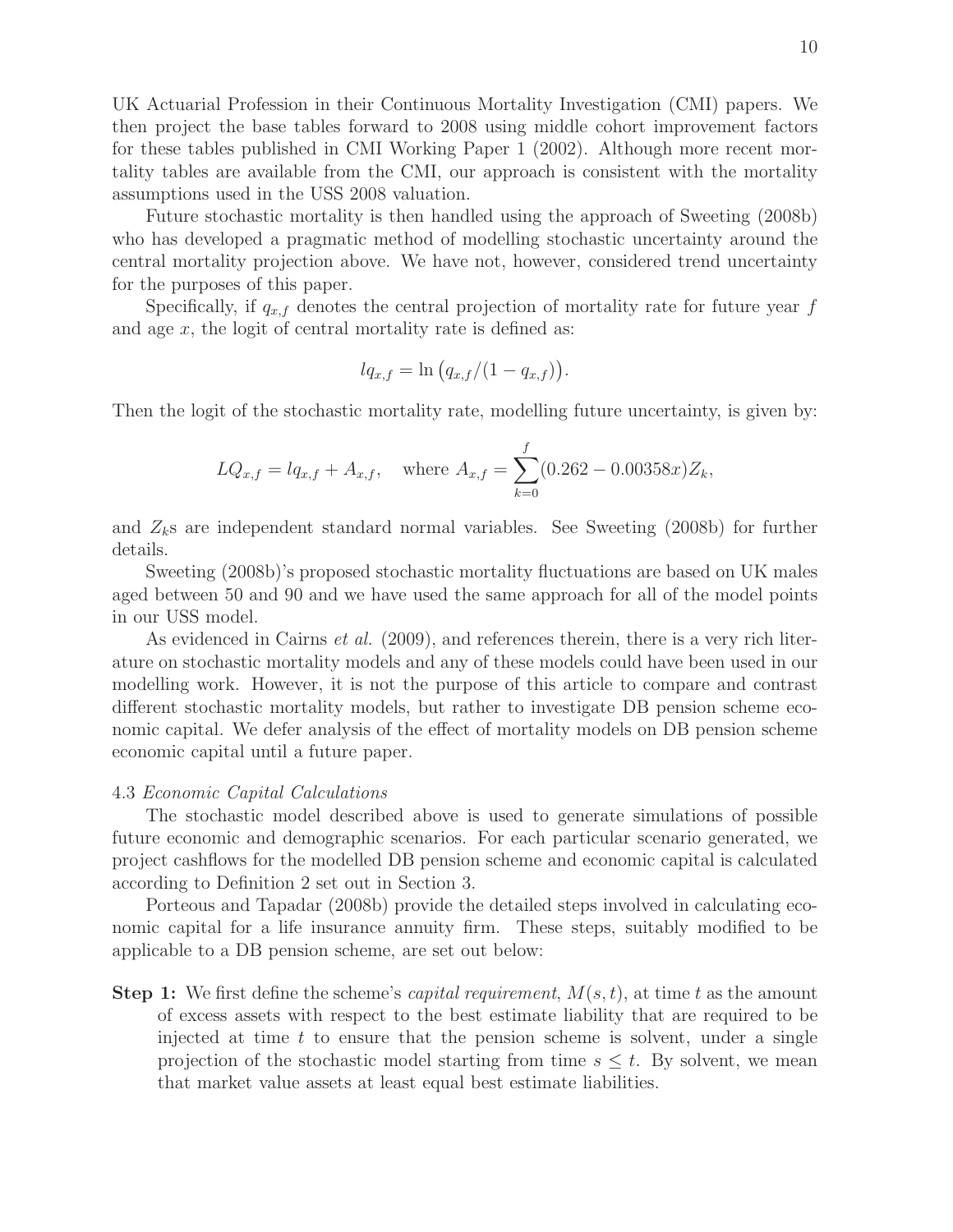In mathematical terms:

 $M(s,t) = \max\{Best \ estimate \ liability(s,t) - Market \ value \ of \ assets(s,t), 0\},$ 

where Best estimate liability(s, t) is the projected value of the best estimate liability at time t projected forward from time s. Market value of assets $(s, t)$  is defined similarly.

**Step 2:** We next define the scheme's *discounted capital requirement*,  $C(s, t)$ , at time s for  $s \leq t$ , in respect of the scheme's time t position. We discount the time t capital requirement,  $M(s, t)$ , from t to s using the rates of return earned on the assets backing economic capital, under the specific single projection of the stochastic model and where the assets backing economic capital are assumed to be invested as per the scheme assets. This discounted capital requirement at time s, plus the returns earned on the assets backing economic capital over the period from  $s$  to  $t$ , is then sufficient to ensure that the scheme is solvent at time  $t$ , under this particular projection of the stochastic model.

In mathematical terms:

$$
C(s,t) = M(s,t)D(s,t),
$$

where  $D(s, t)$  is the discount rate based on the returns earned on the assets backing economic capital over the period s to t using the specific single projection of the stochastic model and where the assets backing economic capital are assumed to be invested as per scheme assets.

**Step 3:** The scheme's *discounted solvency capital requirement,*  $C(s)$ , at time s, is defined as the maximum of the discounted capital requirements  $C(s, t)$  over all times  $t \geq s$ . As a consequence, the discounted solvency capital requirement at time s, plus the returns earned on the assets backing scheme economic capital from  $s$  to  $t$ , is then sufficient to ensure that, for all times  $t \geq s$ , the scheme is always solvent, again under this particular projection of the stochastic model.

In mathematical terms:

$$
C(s) = \max_{t \ge s} C(s, t).
$$

**Step 4:** Finally, the scheme's *economic capital requirement*,  $EC(s, p)$ , at time s and for confidence level  $p$ , is defined as the amount of capital that is required to ensure that, at all times  $t \geq s$ , the DB pension scheme remains solvent with a prescribed probability level,  $p$ , under multiple projections of the stochastic model. We estimate this economic capital using the percentiles of the scheme's discounted solvency capital requirements,  $C(s)$  as described in Step 3 above, under 10,000 projections of the stochastic model.

In mathematical terms, our estimate of  $EC(s, p)$  is the  $p^{th}$  percentile of the 10,000 realisations of  $C(s)$ .

The steps set out above describe how we estimate economic capital according to Definition 2 in Section 3.1.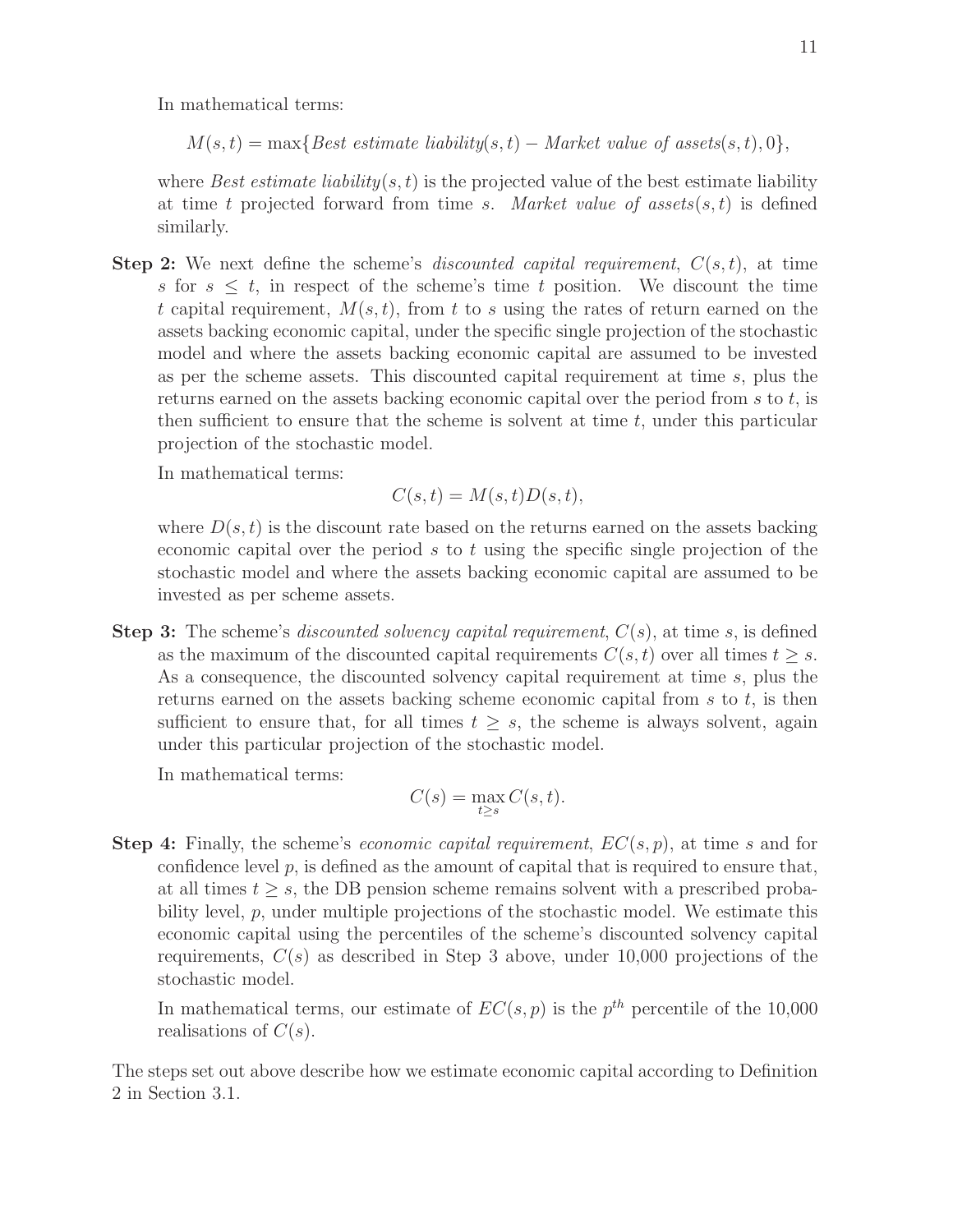#### 5. Universities Superannuation Scheme and Modelling Assumptions

The USS was established in 1974 to administer the principal pension scheme for academics and administrative staff in UK universities and other higher education and research institutions. It is now one of the largest open DB pension schemes in the UK. Based on the information available from the latest full triennial actuarial valuation on 31 March 2008, and associated published financial reports and accounts, USS is a multi-employer scheme covering 391 participating employers. Membership statistics are provided in Table 3.

For comparison purposes, in Table 3 we have also included membership statistics for all UK DB pension schemes and open DB pension schemes from The Purple Book 2008 (The Pension Protection Fund and the Pensions Regulator (2008)). These figures show that USS has more than 8% of all active members of open UK DB pension schemes, but only 2% of pensioners (less than 1% if closed schemes are also considered).

In the following subsections, we will outline the broad structure of USS. The detailed scheme rules are available on the USS website: http://www.uss.co.uk/.

#### 5.1 Benefit Structure

Normal retirement age is 65, for both males and females, with pensions and cash lump sum benefits on retirement calculated using an accrual rate of 1/80th as follows:

Annual pension  $=$  Accrual rate  $\times$  Pensionable service  $\times$  Pensionable salary; Lump sum payment  $= 3 \times$  Annual pension.

Pensionable service denotes the duration of employment in one or more USS participating employers. Pensionable salary is the highest revalued annual salary during the last three years, or the highest revalued salary averaged across any three consecutive 'best years' over the last 13 years, whichever is higher. For the sake of modelling simplicity, we have made the assumption that pensionable salary is the salary in the very last year of a member's employment, which will be true for a member with no unusual fluctuations in salary in the last few years prior to retirement. The annual pension is increased in line with RPI every year.

Although the scheme allows for both early and late retirement, we have not modelled these explicitly, but have assumed a modelled retirement age of 62 years and this is consistent with 2008 actuarial valuation report assumption.

In addition to salary inflation, an explicit age-based promotional salary increase scale is assumed in the USS 2008 valuation, as shown in Table 4.

For members who have withdrawn from the scheme, deferred RPI linked pension benefits are provided based on accrued service on withdrawal. RPI indexation of salaries between the date of leaving and retirement is provided. Annual scheme withdrawal rates, as extracted from the 2008 valuation report, are reproduced in Table 4.

Scheme death benefits are as follows:

• For active members, death in service benefits comprise a lump sum payment of three times annual salary and a spouse's pension of half the pension the member would have received if the member had survived until normal retirement.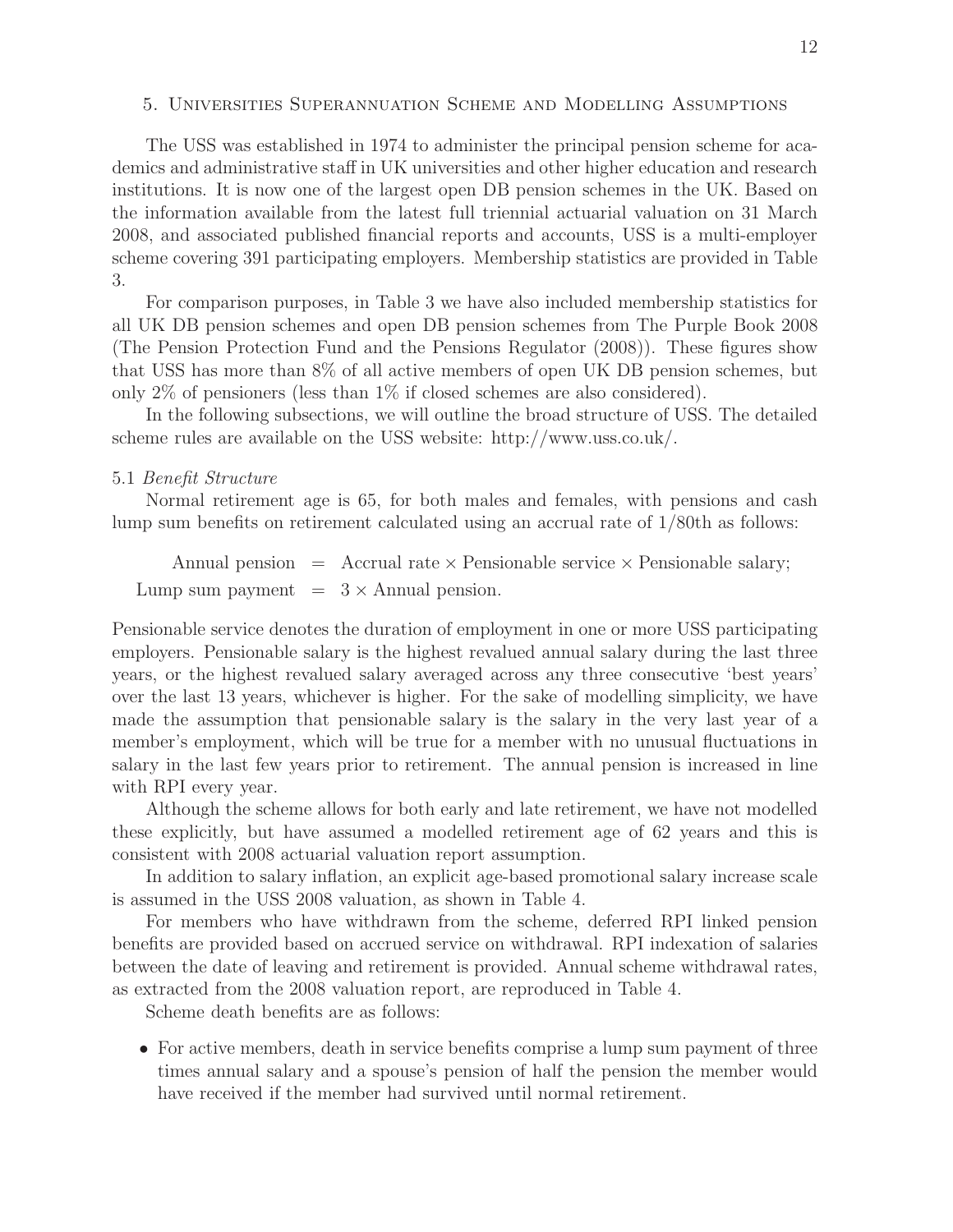- On the death of a deferred pensioner, a lump sum equal to the present value of the deferred lump sum payable at normal retirement age is provided along with a spouse's pension of half the amount of the deferred pension at date of death.
- On the death of a pensioner, a spouse's pension equal to half the member's pension is paid to the surviving spouse.

The 2008 valuation report assumes that wives are, on average, three years younger than their husbands. Assumed proportions of married members are provided in Table 4, again extracted from USS scheme data.

Other benefits, like dependants' pensions, are also provided and we have also modelled these. As they are not material, we have not presented our results explicitly in this article.

#### 5.2 Contributions

USS is a contributory scheme, with the 2008 actuarial valuation report recommending an employers' contribution of 16% and members' contribution of 6.35% of annual salary.

Currently, negotiations are ongoing over a proposed increase of member contribution rate to 7.5% along with some other changes to the scheme rules, but we have not considered these in this article.

In our modelling work, where we model future contributions, we assume that these are constant. In practice, future contributions will tend to vary in line with actuarial advice, as it is received.

#### 5.3 Investment

Given the relatively young active membership profile of the scheme, with a low proportion of pensioners, USS currently pursues a fairly expansive investment strategy, with a high proportion of equity investment. Table 5 provides a summary of the USS current investment mix, as extracted from the USS Annual Reports and Accounts for 2008 and 2009.

From Table 5, it can be seen that a 90:10 asset split between real and fixed interest type investments is being followed and we will use this as our base assumption in our modelling work.

#### 5.4 Expenses

We have assumed a per member administrative expense of £60 per annum increasing in line with RPI. The investment expenses are assumed to be 0.1% p.a. of the fund under management. These figures are consistent with the expenses reported in the USS Annual Reports and Accounts.

#### 6. Economic Capital Results

In this Section, we set out our economic capital assumptions and results determined using a simple model of the USS.

We have represented the active member group using 4 model points as shown in Table 6. For simplicity, we have a assumed uniform distribution of active members across ages for the age groups 25–35, 36–45, 46–55 and 56–62 represented by ages 30, 40, 50 and 60 respectively.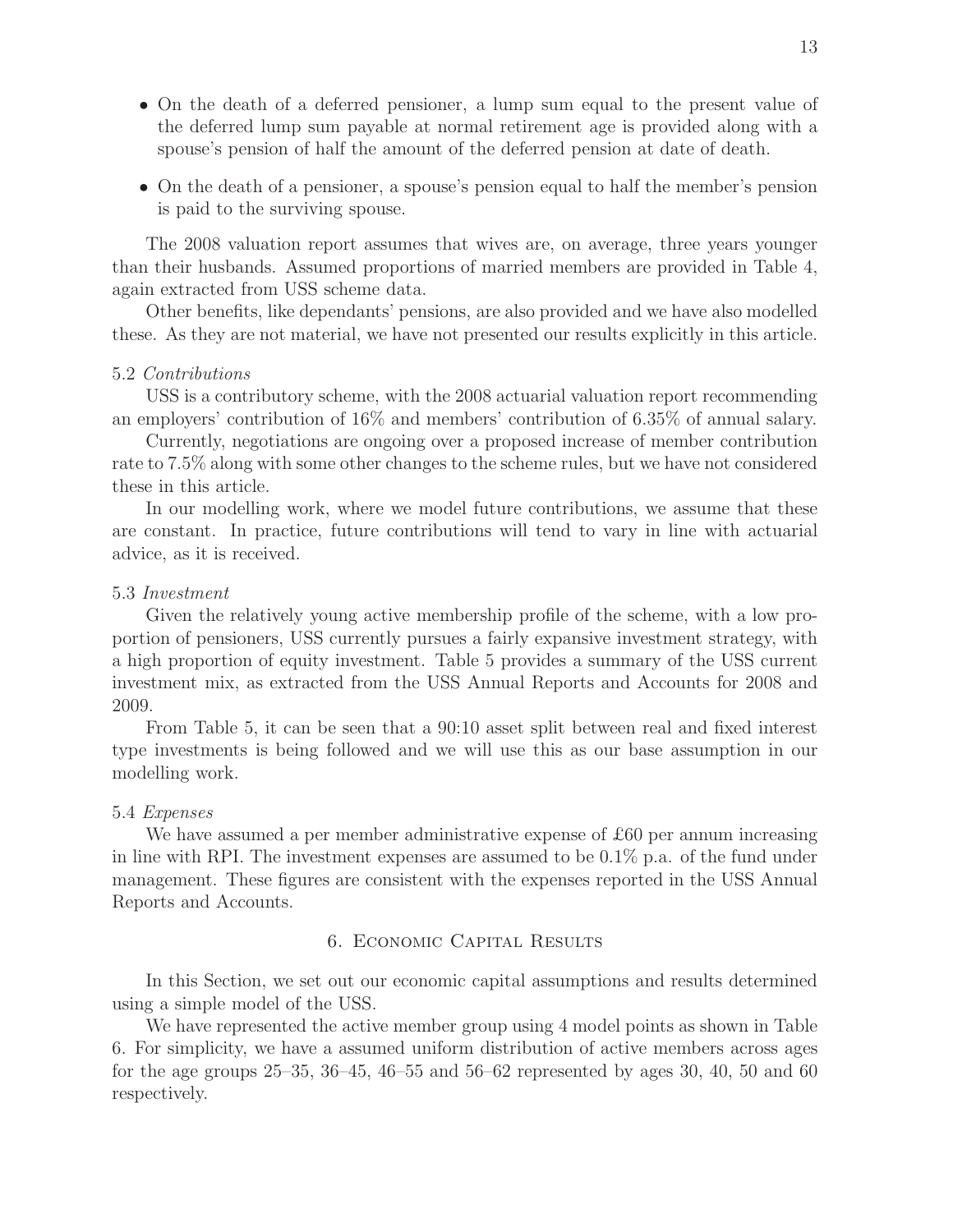The deferred members, pensioners and dependants groups are represented by single model points of ages 44, 70 and 73 respectively.

The model points assume a 50:50 split between males and females.

Tables 7 and 8 compare the fit of the model points to the USS scheme and it can be seen from these tables that it is very good. In Table 8, accrued benefit PUM liabilities are calculated on the USS 2008 valuation basis. Dependants are not included in Table 8 as there is no USS data to compare our model point results against.

In the rest of the section, we quantify economic capital of USS under various scenarios. The results are shown in a series of graphs with Table 9 summarising these results as the amount of economic capital required as a percentage of best estimate liabilities at time zero, for different scenarios. Unless otherwise stated, we value accrued benefits only. It can be seen from this table that economic capital requirements are very large indeed.

#### 6.1 Base Results

Our results are shown in Figures 2 and 3.

Figure 2 shows economic capital, and the corresponding best estimate liability, for four model points: the active member aged 30 model point, the active member aged 50 model point, the deferred member model point and the pensioner model point. We have not shown the dependants model point as economic capital requirements are always generally very low for this category of member. Economic capital is calculated over the remaining lifetime of the member at each duration.

From the four graphs shown in Figure 2, it can be seen that economic capital for each class of member is large relative to the corresponding best estimate liability. In other words, the amount of capital that is required to back these risks is very large. The economic capital amounts and best estimate liabilities tail off to zero because the member benefit reduces over time as each member ages and eventually dies. Note also that the spikes in the best estimate liability curves correspond to the cash lump sum paid on retirement.

Figure 3 next shows economic capital and the best estimate liability for the full USS model, constructed from all USS model points. Figure 3 shows that USS economic capital is extremely large, starting at close to £13 billion, for 99.5th percentile economic capital, and peaking close to £48 billion. This is relative to best estimate liabilities that start at around £21 billion and which peak at just over £49 billion.

The main conclusion that can be drawn from these base case results, therefore, is that the amount of economic capital required to protect USS members is very large indeed.

#### 6.2 100% Investment in Bonds

In this Section we recalculate the base case results on the assumption that all USS assets are invested in government bonds. Throughout this article we always assume that the scheme invests only in 15 year government bonds and that the bond portfolio is sold and reinvested each month to preserve the 15 year duration assumption. Results are shown in Figures 4 and 5.

The main observations that we can make from Figure 4, relative to base case results, are that best estimate liabilities increase fairly materially, but have broadly the same shape, whereas the economic capital results look very different.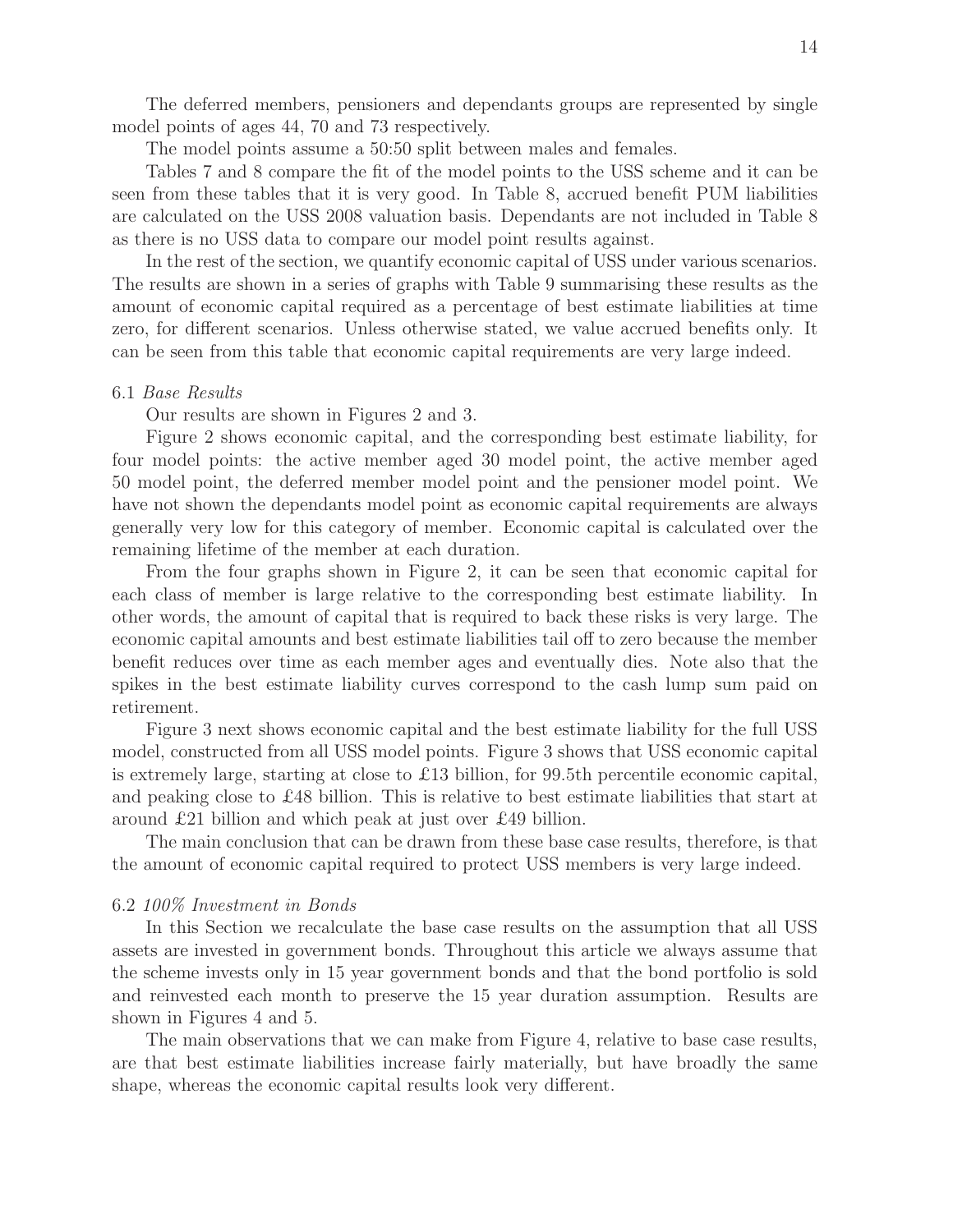Liabilities increase because they are discounted at a lower discount rate relative to the base case results, reflecting the lack of equity investment, and so increasing best estimate liabilities.

The main differences in the economic capital results are that active and deferred member economic capital is much higher at the shorter durations and has a flatter shape, relative to the base case results. Pensioners' economic capital is generally lower, but with the same shape. For active and deferred members this pattern is explained by the 15 year bonds being too short to match liabilities in the early years, and so increasing economic capital. For pensioners with shorter liabilities, the bonds are less volatile than equities, so reducing economic capital.

However, as can be seen from Figure 5, which shows results for the whole scheme, it remains the case that the economic capital amounts required to protect USS members are extremely large.

We have also prepared results (not shown here) on the assumption that assets are invested in a mix of equities and bonds, as per the base case, but best estimate liabilities are calculated using a bond risk discount rate, as generated by the stochastic model. This approach is similar to a Solvency 2 approach for DB pension schemes. As expected, results are intermediate between those for the base case and those for 100% investment in bonds.

We have also checked the results for a gradual shift from a high equity content to more bonds as the scheme matures. As expected, the results are intermediate between the base case and 100% bond investment scenarios.

In this paper, we have considered a passive investment strategy as, traditionally, UK DB pension schemes have followed this approach in conjunction with relatively high exposures to equities. A more dynamic investment strategy, although not typical of current practice, might reduce a DB schemes economic capital requirement, however, and this would be an interesting topic for future research.

#### 6.3 Sensitivity to Accrual Rates

In this Section we recalculate the base case results on the assumption that the accrual rate for active members is reduced to 1/120.

Relative to the base case results, the deferred member and pensioners' best estimate liabilities and economic capital amounts are unaltered as the accrual rate assumption does not affect the benefits of these classes of scheme members. For active members, both best estimate liabilities and economic capital requirements fall, relative to the base case results, because the value of their benefits fall due to the reduced accrual rate assumption. Again, this is as expected.

However, as can be seen from Figure 6, which shows results for the whole scheme, although best estimate liabilities and economic capital fall materially from the base case results, the amount of economic capital required to protect USS members, compared to best estimate liabilities and also in absolute terms, remains significant.

#### 6.4 Sensitivity to Retirement Age

In this Section we recalculate the base case results on the assumption that the retirement age is increased to 70.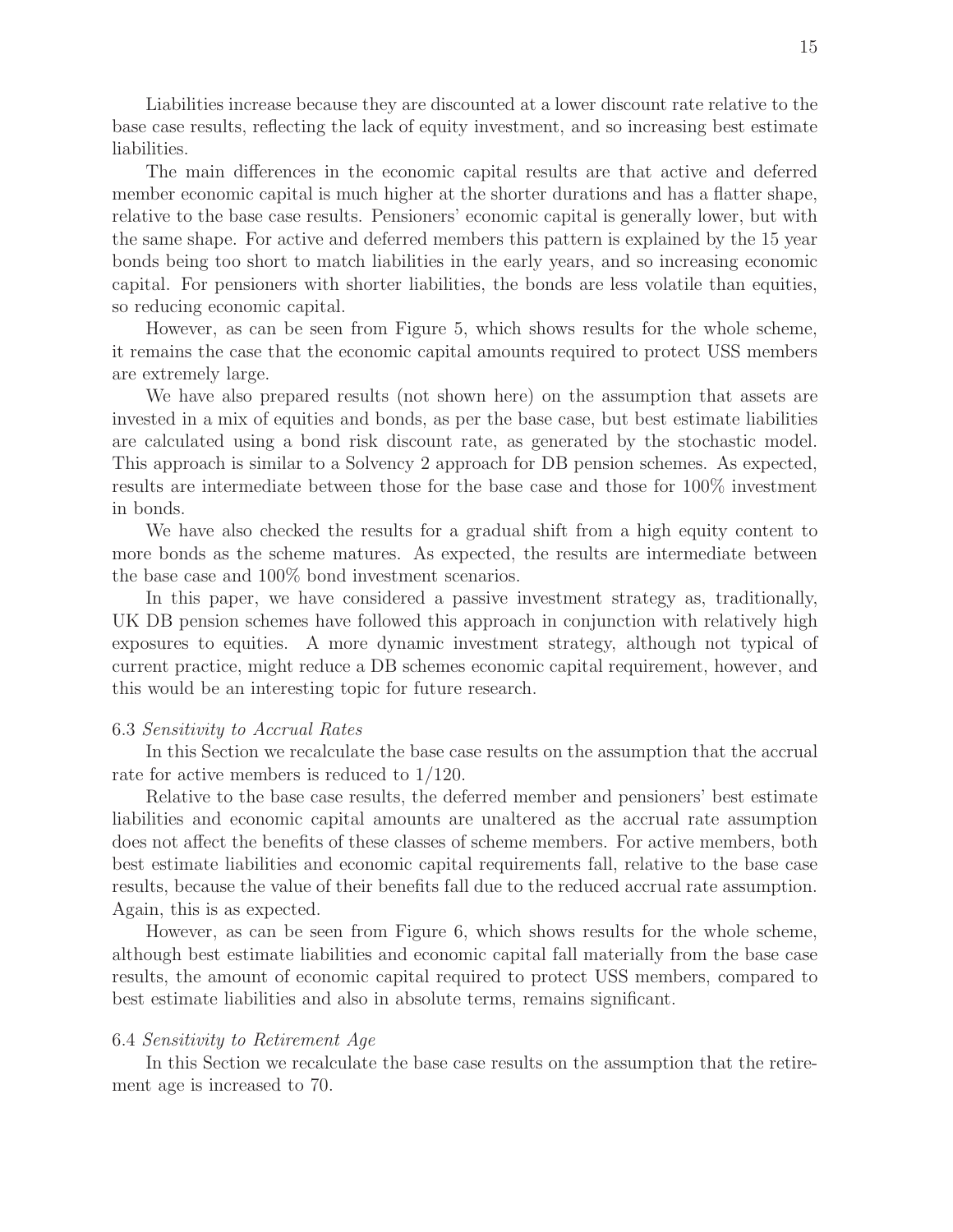Relative to the base case results, the pensioners' best estimate liabilities and economic capital amounts are unaltered. This is as expected as the increased retirement age assumption does not affect the benefits of this class of scheme members.

For deferred members, both best estimate liabilities and economic capital amounts decrease because members have to wait longer to receive their benefits, which are unaltered, and their benefits are not adequately protected in deferment to preserve the value of these benefits. As a consequence, scheme risks fall.

For active members, both best estimate liabilities and economic capital commence lower than base case results, before growing relatively larger. This is because the increased retirement age allows active members to accrue larger benefits, although these are paid later from the higher age.

At the early durations, the increased retirement age reduces best estimate liabilities and economic capital because of the delay in receiving the benefits. At the later durations, best estimate liabilities and economic capital increase because the higher accrued benefits are worth more once they start being paid.

Figure 7, which shows aggregate results for the whole USS scheme, shows a similar pattern of results as for the active members. In particular, it can be seen that increasing the scheme retirement age does not in general reduce scheme economic capital requirements. In fact, at later durations, economic capital requirements actually increase.

#### 6.5 Sensitivity to Time Horizon

In this Section, we recalculate the base case results on the assumption that the time horizon used to calculate economic capital is reduced to one year, rather than the expected future lifetime of each member. With reference to the economic capital calculation steps given in Section 4.3, the maximum of the discounted capital requirements in Step 3 is taken over a 1-year duration rather than all future durations. Results for the whole USS scheme are shown in Figure 8.

Generally speaking, best estimate liabilities are unaltered and economic capital falls slightly, relative to the base case results. Economic capital falls because capital requirements are considered over a shorter time period and so are smaller as a consequence.

However, as can be seen from Figure 8, USS scheme economic capital requirements remain substantial.

#### 6.6 Fully Prospective Best Estimate Liability

In this Section, we recalculate the base case results using a more traditional life insurance approach to estimating scheme best estimate liabilities, rather than the PUM. In what we call the fully prospective liability method, we estimate scheme best estimate liabilities by estimating the value of all scheme future cashflows, taking into account all future benefits, as well as accrued benefits, and all future contributions. As the resulting graphs are very similar to those of the base scenario, we have not shown them here.

The main observation is that it is only the active member aged 30 and 50 results that are much different from the base case results. At the shorter durations the fully prospective best estimate liability tends to be higher than the PUM best estimate accrued benefit liability, because future contributions are slightly too low to pay for future benefits, but with economic capital amounts generally fairly similar.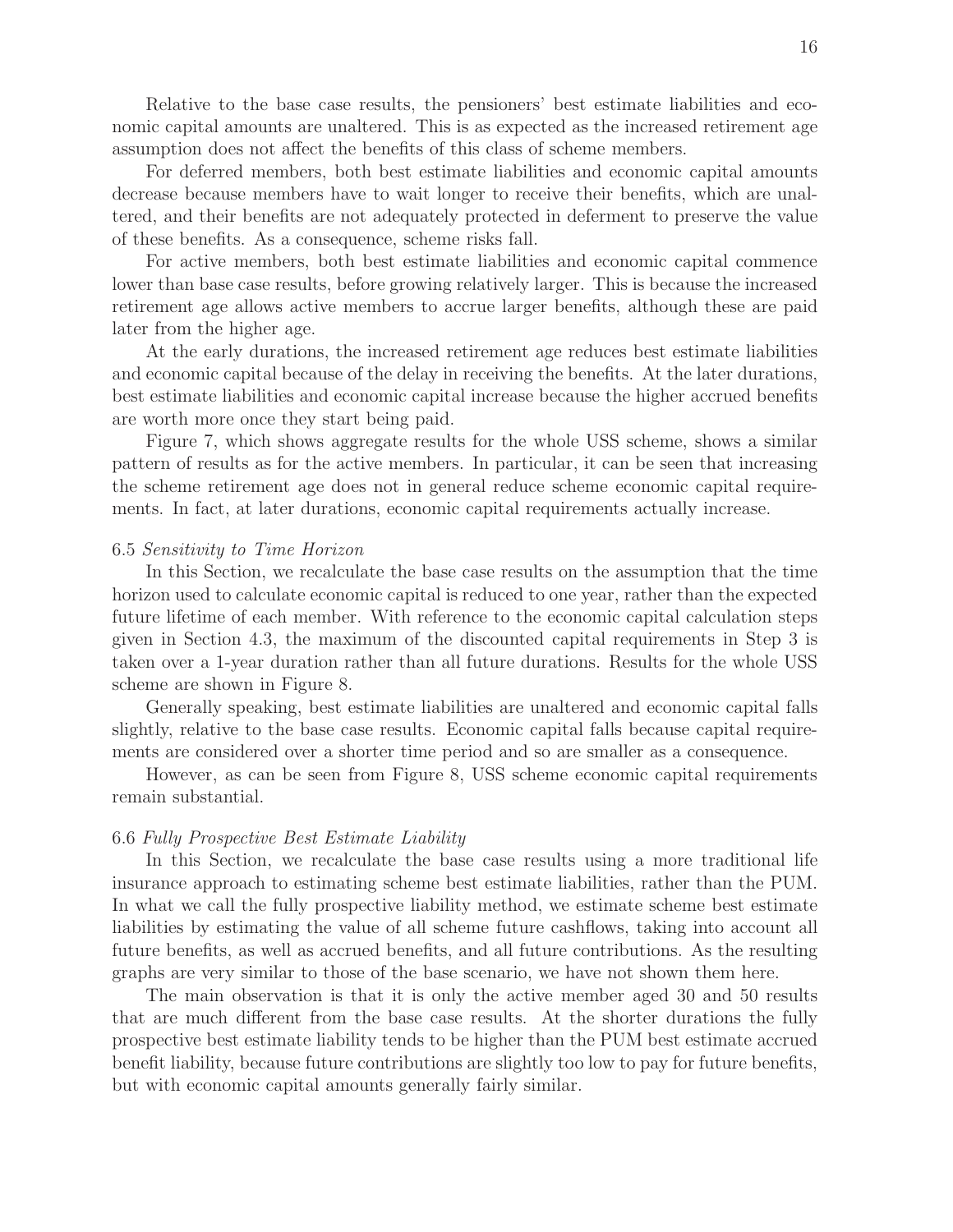For the USS scheme in total, both best estimate liabilities and economic capital are very similar to base case results. In other words, the assumed future contribution rate is broadly adequate to pay for future benefits, but not economic capital requirements.

#### 6.7 Sensitivity to Contribution Increases on a Fully Prospective Best Estimate Liability Basis

The employer currently pays 16.00% of salary p.a. into the USS scheme and employees 6.35% p.a., giving a total of 22.35% p.a. In this Section, we investigate best estimate liability results on the assumption that the total contribution amount is increased by 3% to 25.35% p.a. Again as the resulting graphs are very similar to those of the base scenario, we have not shown them here.

We found that, at the earlier durations, before benefits become payable, active member best estimate liabilities and economic capital fall relative to the base case fully prospective best estimate liabilities scenario. This is as expected because the future contribution rate has increased. Once benefits are deferred, or are in payment, the contribution increase makes no difference to our results, again as expected.

Once again, the economic capital requirements of the USS scheme remain substantial.

#### 6.8 Longevity Stress

In Figure 9, we show the impact of doubling the size of the volatility, or standard deviation, parameter in our stochastic mortality model. As expected, economic capital increases everywhere, especially at the later durations, and is very large relative to best estimate liabilities. This is especially concerning given the lack of success that actuaries and others have had in estimating future improvements in longevity.

Best estimate liabilities also increase very slightly, although this is a feature of the stochastic mortality model that we have used, where increasing volatility causes the distribution of mortality rates to become more negatively skewed.

#### 6.9 Open Schemes and Stable Membership Profile

In the previous sub Sections, we considered economic capital ignoring future new members to the USS.

Figure 10, in the first graph, shows best estimate liabilities and economic capital for the USS scheme on the assumption that new members join at a rate that is sufficient to maintain scheme active members at current levels, with current deferred, pensioner and dependant members allowed to run off. As expected, economic capital reaches extremely high levels and also takes many years to stabilise.

Figure 10, in the second graph, shows the case where active members are assumed to increase at 5% p.a. from current levels. It can be seen, as expected, that economic capital increases on a rising trend to reach alarmingly high levels.

#### 6.10 Solvency Level

In Table 10, we compare USS scheme assets at time zero to the sum of scheme best estimate liabilities and economic capital for each of the scenarios considered in this section. Based on 99.5th percentile economic capital, for example, it can be seen that the USS scheme might be considered to be in reasonable health only if the retirement age is increased to 70, or if the accrual rate is reduced to 1/120th. This is clearly not a good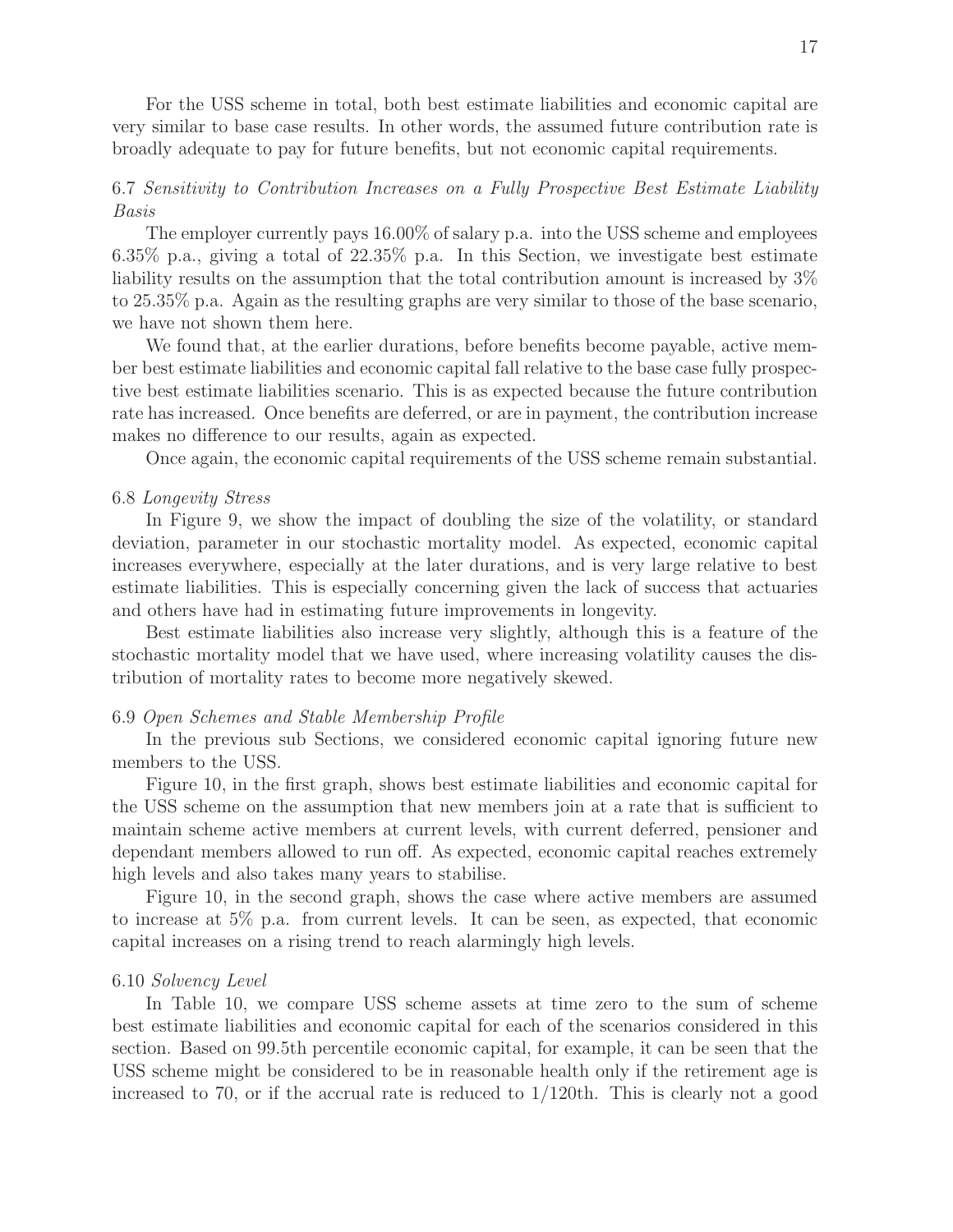outcome, especially as the situation still deteriorates at later durations, as was seen from the Figures presented earlier in this section.

#### 7. Conclusion

In this article, we have determined the amount of economic capital that a DB pension scheme needs to cover the risks that it is running, using an insurance firm balance sheet ALM approach, rather than a pension scheme funding level adequacy approach. As expected, economic capital requirements are very large, about 60% of the best estimate liability at the 99.5th percentile level for the base scenario. This reflects the risks inherent in providing such generous, guaranteed benefits whilst, at the same time, backing the associated liabilities with the volatile assets expected to generate the returns needed to support these benefits.

We also saw that, apart from explicitly hedging scheme risks such as longevity risk, the most effective short term measures that schemes can adopt to improve their positions are to reduce benefits, either by increasing retirement ages, or by reducing accrual rates. However, such measures are only effective in the shorter term because, as time goes by, scheme risks still accumulate faster than assets and leading to future economic capital deficits. Reducing scheme benefits will also obviously be extremely unpopular with scheme members.

In this article, our primary focus has been to model the economic capital of a real UK DB pension scheme and based on the way the scheme is actually run and managed in practice. We have not considered conditional indexation techniques used in the Swiss and Dutch pensions markets to transfer risk from DB pension schemes to their members. By conditional indexation, member benefits are altered dynamically in response to the financial condition of the scheme and in accordance with a prescribed schedule e.g. scheme indexation benefits are reduced when the scheme is in poor financial health and reinstated once the scheme recovers. This technique is generally not used in other pensions markets and, in particular, is not used in the UK market where a change in pensions legislation is likely to be required to allow its use. The real UK scheme that we have modelled therefore does not use conditional indexation. Conditional indexation fundamentally changes the characteristics of a DB scheme and moves it substantially in the direction of a DC scheme, where member benefits are no longer known with certainty and are not guaranteed. Although, we have not considered the use of conditional indexation in this article, it might make a worthwhile topic for further research, especially if its use becomes more widespread.

As mentioned by one of the referees, the amount of economic capital presented in this article might be considered to be on the high side for three reasons:

- (a) as a consequence of determining economic capital over the lifetime of the scheme, rather than over a one year period – our results in Section 6.5 quantify the impact of this assumption and show that the difference is not that large;
- (b) a more dynamic investment strategy might help to mitigate risk and so reduce economic capital – we believe, nevertheless, that the approach modelled in this article is reflective and representative of how DB pensions schemes currently manage their assets, particularly for schemes that remain open with a stable membership profile.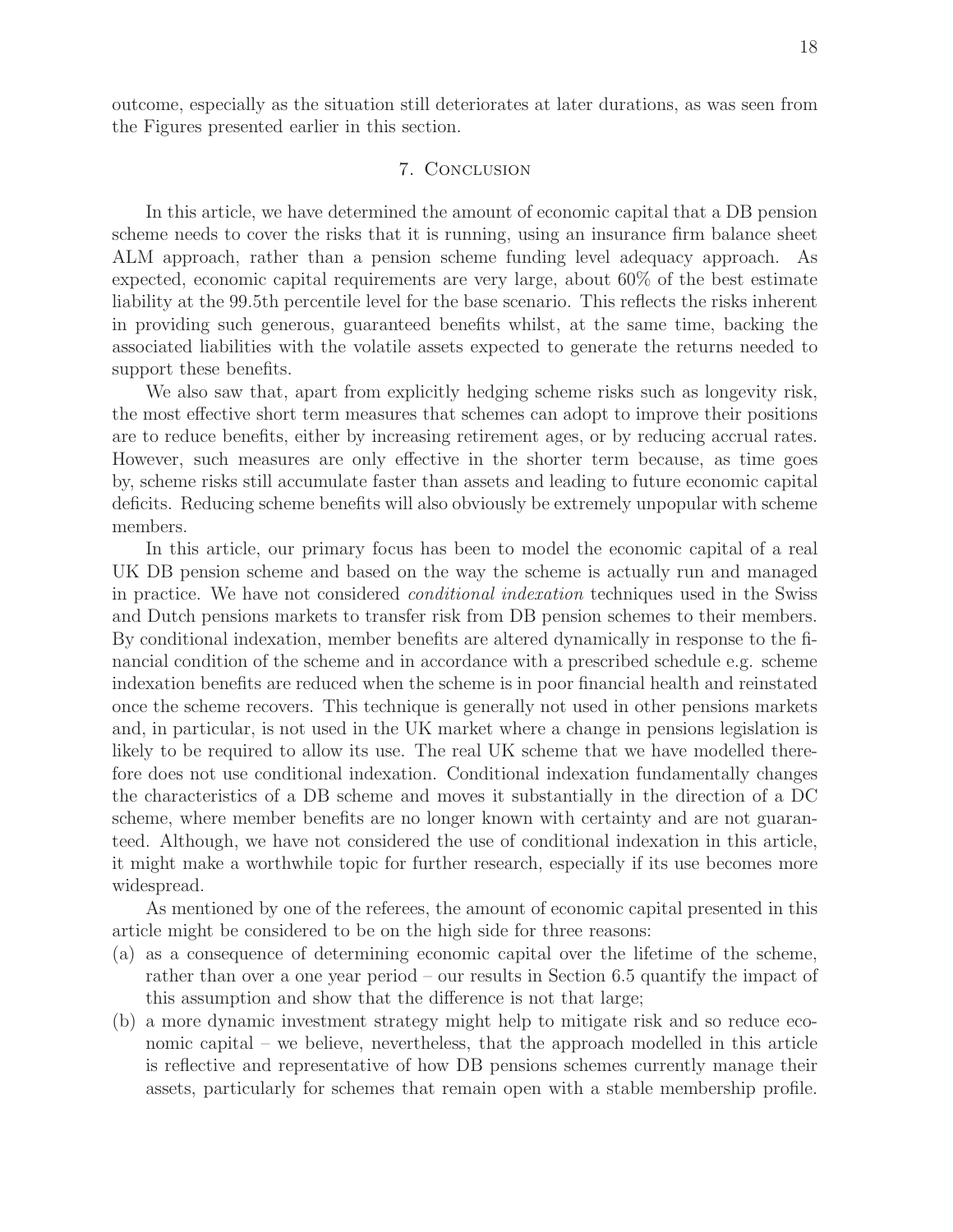The impact of a more dynamic investment strategy on economic capital is, however, an interesting topic for future research;

(c) availability of the option to the sponsor to restructure benefit terms and modify contribution rates in times of financial stress – our results in Section 6 do confirm that actions like reducing the scheme accrual rate can reduce economic capital fairly materially, although this is likely to result in major staff disengagement.

Notwithstanding these points, the main conclusions and results set out in this article still apply – that DB pension scheme economic capital is generally very large. As a consequence, scheme sponsors will, we believe, be significantly challenged if they are required to set capital aside to match economic capital. Alternative, more practical, choices are to reduce scheme benefits and, subject to cost, to de-risk DB pension schemes using explicit hedging tools.

We expect that hedging will become more popular in pensions schemes, as a consequence of the economic capital results illustrated in this and similar papers, and also because the European Commission and EIOPA are likely to introduce Solvency 2 type solvency regimes for European occupational pension schemes.

Although the improved understanding of DB pension scheme risks that can be gained through the economic capital lens may seem like bad news for DB pension schemes and their members, the good news is that we now have much greater clarity of the embedded risks and costs of these schemes. What matters most going forward is that we use a risk sensitive economic capital framework, as illustrated in this article, to help manage DB pension schemes, in a transparent manner. This will help to ensure that benefits provided are not unrealistic and that schemes are not taking inappropriate levels of risk that could hurt their members.

We believe that there will be significant de-risking of DB pension schemes in future years and the economic capital approach will be of great assistance in ensuring that this activity is as effective as possible.

#### Acknowledgements

We are very grateful to David Stevenson, Paul Sweeting, Clare Bellis, Andrew James, Stephen Walker and Lothar Breuer for providing us with comments that have improved this article. We, the authors, nevertheless remain responsible for the content and accuracy of the article.

#### **DISCLAIMER**

The views expressed in the paper are our own and not those of our employers.

#### **REFERENCES**

BARRIE, A. (2010). Don't be Afraid ... it's only Solvency II for Pensions. *The Actuary Magazine*, September, 26–28.

BAUER, D., BOERGER, M., RUB, J. & ZWIESLER H-J. (2008). The Volatility of Mortality. *Asia-Pacific Journal of Risk and Insurance*, 3, 184–211.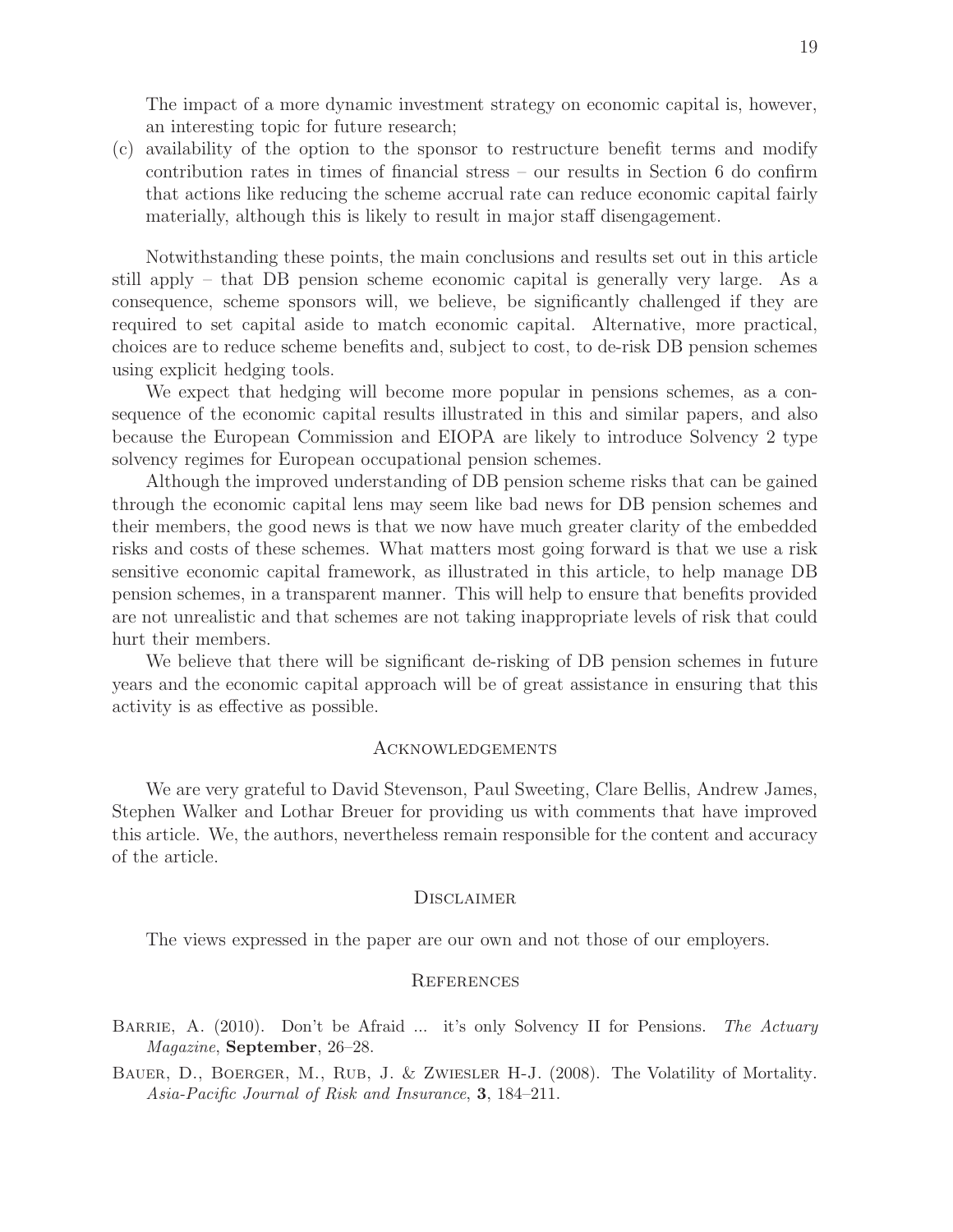- Bauer, D., Boerger, M., Rub, J. & Zwiesler H-J. (2010). On the Pricing of Longevity-Linked Securities. *Insurance: Mathematics and Economics*, 46, 139–149.
- Boerger, M. (2010). Deterministic Shock vs. Stochastic Value-at-Risk An Analysis of the Solvency II Standard Model Approach to Longevity Risk. *Blatter DGVFM*, 31, 225-259.
- Cairns, A.J.G., Blake, D., Dowd, K., Coughlan, G.D., Epstein, D., Ong, A. & Balevich, I. (2009). A quantitative comparison of stochastic mortality models using data from England and Wales and the United States. *North American Actuarial Journal*, 13(1), 1–35.
- Dimson, E., Marsh, P. & Staunton, M. (2002). *Triumph of the Optimists, 101 Years of Global Investment Returns*. Princeton University Press.
- European Commission (2010). Green Paper: Towards Adequate, Sustainable and Safe European Pension Systems. *http://ec.europa.eu/internal market/pensions/commission-docs en.htm*.
- European Commission (2011). Call for Advice from the European Insurance and Occupational Pensions Authority (EIOPA) for the Review of Directive 2003/41/EC (IORP II). *http://ec.europa.eu/internal market/pensions/docs/calls/042011 call en.pdf*.
- Hari, N., A. De Waegenaere, B. Melenberg, & T.E. Nijman (2008). Longevity Risk in Portfolios of Pension Annuities. *Insurance: Mathematics and Economics*, 42, 505–519.
- HELIGMAN, L.M.A. & POLLARD, J.H. (1980). The Age Pattern of Mortality. *Journal of Institute of Actuaries*, 107(1), 49–82.
- Institute and Faculty of Actuaries (2002). Continuous Mortality Investigation Working Paper 1. *http://www.actuaries.org.uk/research-and-resources/pages/continuous-mortalityinvestigation-working-papers*.
- Lauritzen, S. (1996). *Graphical Models*. Clarenden Press, Oxford.
- Liu, W. & Tonks, I. (2009). Alternative Risk-based Levies in the Pension Protection Fund for Multi-employee Schemes. *Journal of Pensions, Economics and Finance*, 8(4), 451–483.
- Olivier, A. & Pitacco, E. (2003). Solvency Requirements for Pension Annuities. *Journal of Pension Economics and Finance*, 2(2), 127–157.
- Olivier, A. & Pitacco, E. (2008). Solvency Requirements for Life Annuities: Some Comparisons. *Working Paper (https://ssrn.com/abstract=1266094)*.
- Porteous, B.T. & Tapadar, P. (2005). *Economic Capital and Financial Risk Management for Financial Services Firms and Conglomerates*. Palgrave MacMillan.
- Porteous, B.T. & Tapadar, P. (2008a). The Impact of Capital Structure on Financial Services Firm Economic Capital and Risk Adjusted Performance. *Astin Bulletin*, 38(1), 341–380.
- PORTEOUS, B.T. & TAPADAR, P. (2008b). Asset Allocation to Optimise Life Insurance Annuity Firm Economic Capital and Risk Adjusted Performance. *Annals of Actuarial Science*, 3, 187–214.
- Stevens, R., A. De Waegenaere, & B. Melenberg (2009). Longevity Risk and Natural Hedge Potential in Portfolios of Life Insurance Products: The Effect of Investment Risk. *Working Paper ( http://www.actuaries.org/Munich2009/Programme EN.cfm)*.
- SWEETING, P. (2008a). The Cost and Value of UK Defined Benefit Provision. *Journal of Pension Economics and Finance*, 7(1), 3–36.
- Sweeting, P. (2008b). *Stochastic Mortality Made Easy*. Staple Inn Actuarial Society.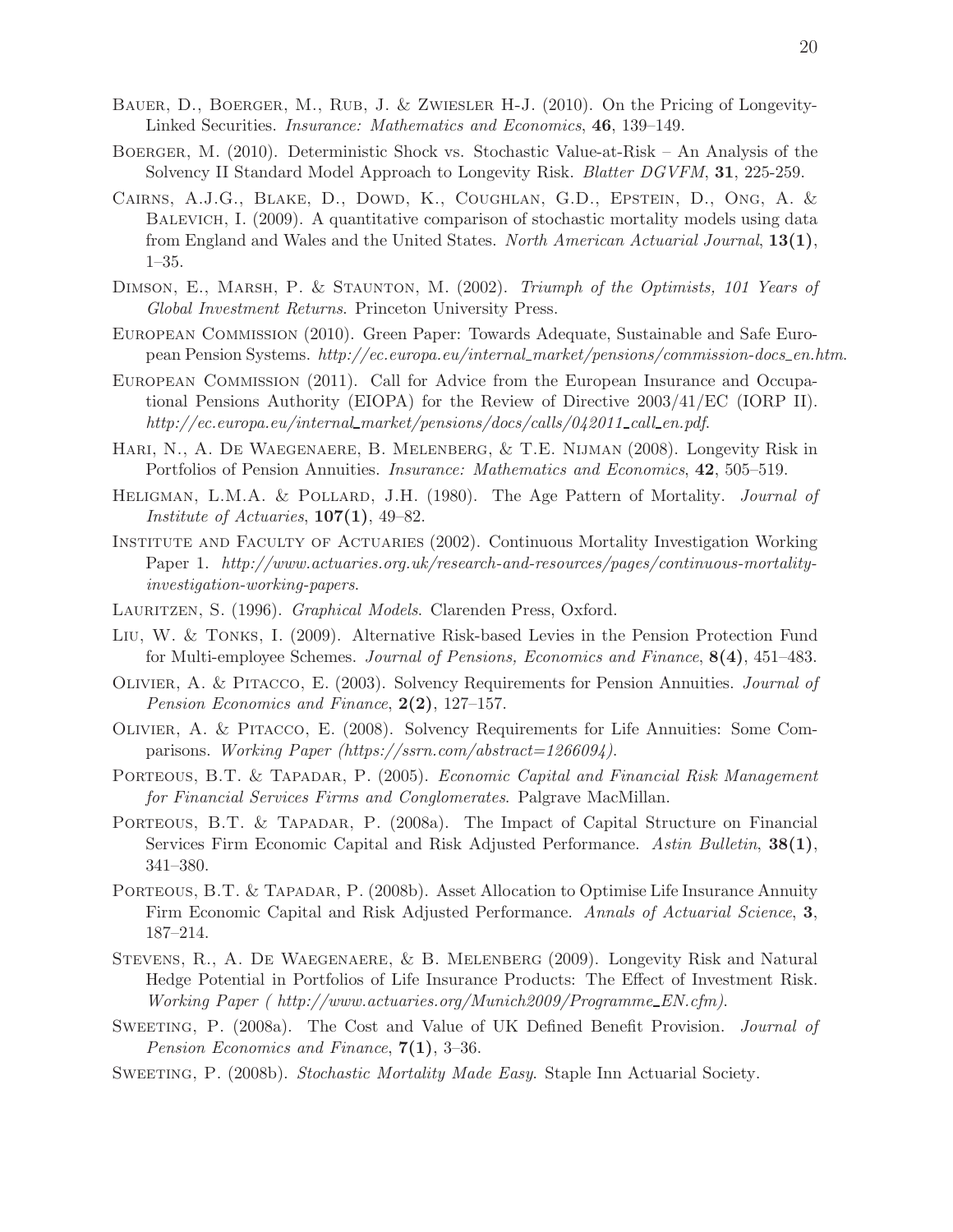- The Pension Protection Fund and the Pensions Regulator (2008). The Purple Book 2008. *http://www.pensionprotectionfund.org.uk/Pages/ThePurpleBook.aspx*.
- The Pension Protection Fund and the Pensions Regulator (2009). The Purple Book 2009. *http://www.pensionprotectionfund.org.uk/Pages/ThePurpleBook.aspx*.
- Wilkie, A.D. (1995). More on a Stochastic Asset Model for Actuarial Use. *British Actuarial Journal*, V, 777–964.
- Willets, R.C., Gallop, A.P., Leandro, P.A., Lu, J.L.C., MacDonald, A.S., Miller, K.A., Richards, S.J., Robjohns, N., Ryan, J.P &, Waters, H.R. (2004). Longevity in the 21st Century. *British Actuarial Journal*, 10, 685–832.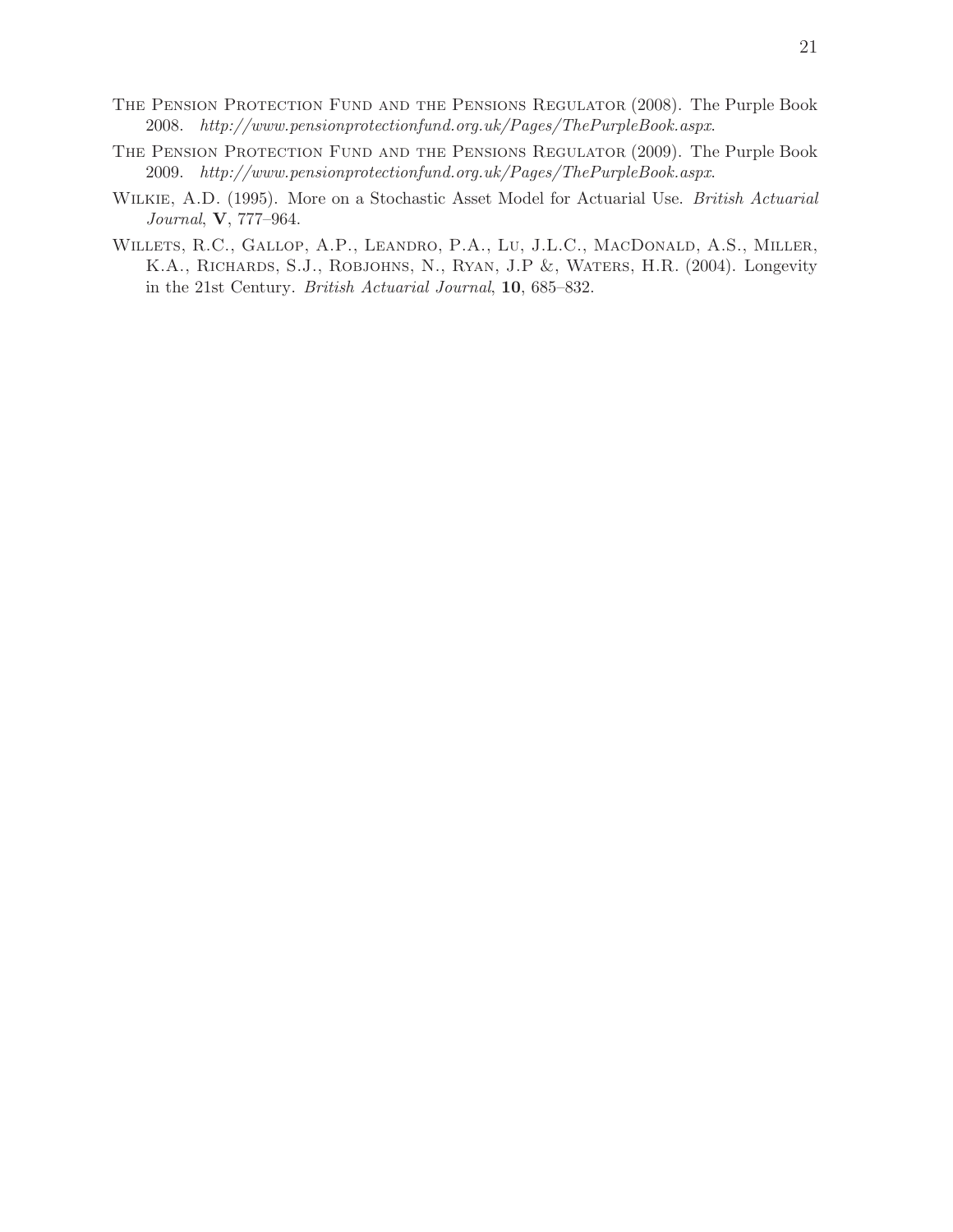|                |                                   |               | First order    | Unconditional                 |
|----------------|-----------------------------------|---------------|----------------|-------------------------------|
|                |                                   | Unconditional | autoregressive | standard deviation            |
|                | Economic variables                | expectation   | parameter      | of error terms                |
|                |                                   | $\mu_i$       | $\beta_i$      | $\sigma_i/\sqrt{1-\beta_i^2}$ |
| 1              | Retail Price Inflation (RPI)      | 0.0275        | 0.975          | 0.00750                       |
| $\overline{2}$ | Salary growth                     | 0.0425        | 0.975          | 0.00750                       |
| 3              | Equity earnings/dividend growth   | 0.0425        | 0.950          | 0.02000                       |
| 4              | Equity dividend yield             | 0.0325        | 0.975          | 0.00750                       |
| 5.             | Short term cash yield             | 0.0475        | 0.975          | 0.00750                       |
| 6              | Medium term government bond yield | 0.0500        | 0.975          | 0.01875                       |
| 7.             | Long term government bond yield   | 0.0525        | 0.975          | 0.01875                       |

#### Table 1: Economic model parameterisation.

Table 2: Correlation coefficients of error terms.

| $\varepsilon$ -pair | Correlation coefficient $\rho_{ij}$ |
|---------------------|-------------------------------------|
| 1,2                 | 0.8                                 |
| 1,3                 | 0.1                                 |
| 1,4                 | 0.3                                 |
| 1,5                 | 0.6                                 |
| 5,6                 | 0.6                                 |
| 6,7                 | 0.6                                 |
|                     |                                     |

Table 3: Membership statistics of USS, all UK DB pension schemes and all UK open DB pension schemes.

|                         |                  | All UK DB          | All UK open DB     |
|-------------------------|------------------|--------------------|--------------------|
| Membership status       | USS <sup>1</sup> | schemes (millions) | schemes (millions) |
| Active members          | 130,450          | 2.74               | 1.56               |
| Deferred members        | 76,104           | 5.23               | 1.99               |
| Pensioners              | 40,945           | 4.43               | 1.92               |
| Dependants and children | 8,951            |                    |                    |
| Total                   | 256,450          | 12.40              | 5.48               |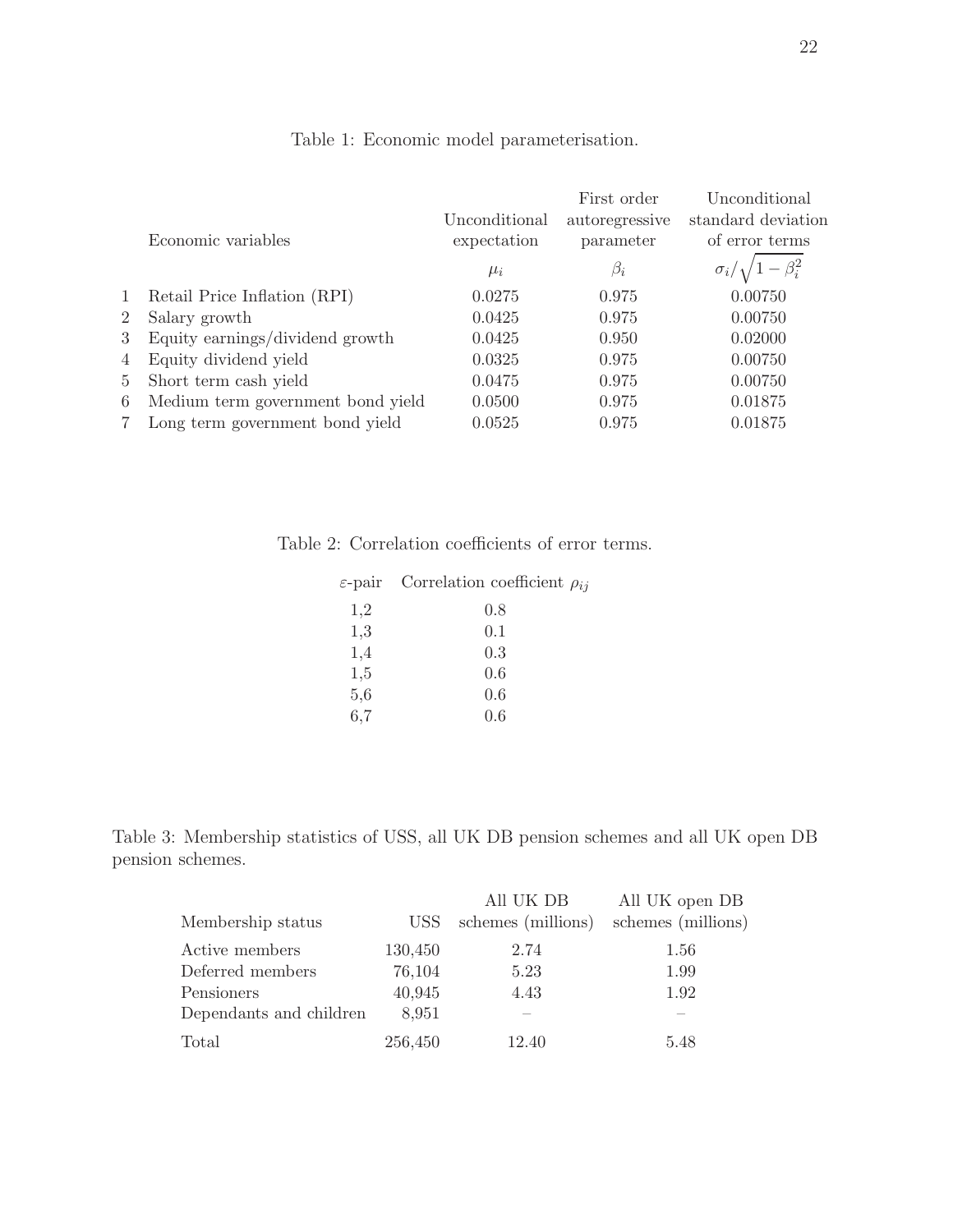|     |         | Promotional salary scale | Withdrawal rates |        |      | Proportion married |
|-----|---------|--------------------------|------------------|--------|------|--------------------|
| Age | Male    | Female                   | Male             | Female | Male | Female             |
| 25  |         |                          | 14.42\%          | 19.28% | 34\% | 56\%               |
| 35  | 3.8%    | $3.1\%$                  | $9.19\%$         | 11.40% | 81\% | 84\%               |
| 45  | $2.0\%$ | 1.8%                     | 3.79%            | 3.83%  | 92\% | 93%                |
| 55  | $1.1\%$ | $1.4\%$                  |                  |        |      |                    |

#### Table 4: Key USS 2008 valuation assumptions.

Table 5: USS Investment Mix.

|                    | 2008   |           | 2009   |           |
|--------------------|--------|-----------|--------|-----------|
| Assets             | Actual | Benchmark | Actual | Benchmark |
| UK equities        | $36\%$ | 38\%      | $32\%$ | 35%       |
| Overseas equities  | 42\%   | 38%       | 38%    | 35%       |
| Alternative assets | $4\%$  | $4\%$     | $9\%$  | 10\%      |
| Property           | $6\%$  | 10\%      | $6\%$  | 10%       |
| Total real         | 88%    | 90\%      | 85\%   | 90\%      |
| Fixed interest     | $9\%$  | 10%       | 10%    | 10%       |
| Cash               | $3\%$  | $0\%$     | $5\%$  | $0\%$     |
| Total fixed        | 12%    | 10\%      | 15\%   | 10\%      |

Table 6: Model points representing USS active members.

|     |                                |    | Annual salary   |        |  |
|-----|--------------------------------|----|-----------------|--------|--|
| Age | Number of members Past service |    | Male            | Female |  |
| 30  | 35,257                         | 5  | £24,685 £23,069 |        |  |
| 40  | 35,257                         | 9  | £35,225 £30,912 |        |  |
| 50  | 35,257                         | 13 | £43,700 £37,515 |        |  |
| 60  | 24,680                         | 17 | £49,405 £43,366 |        |  |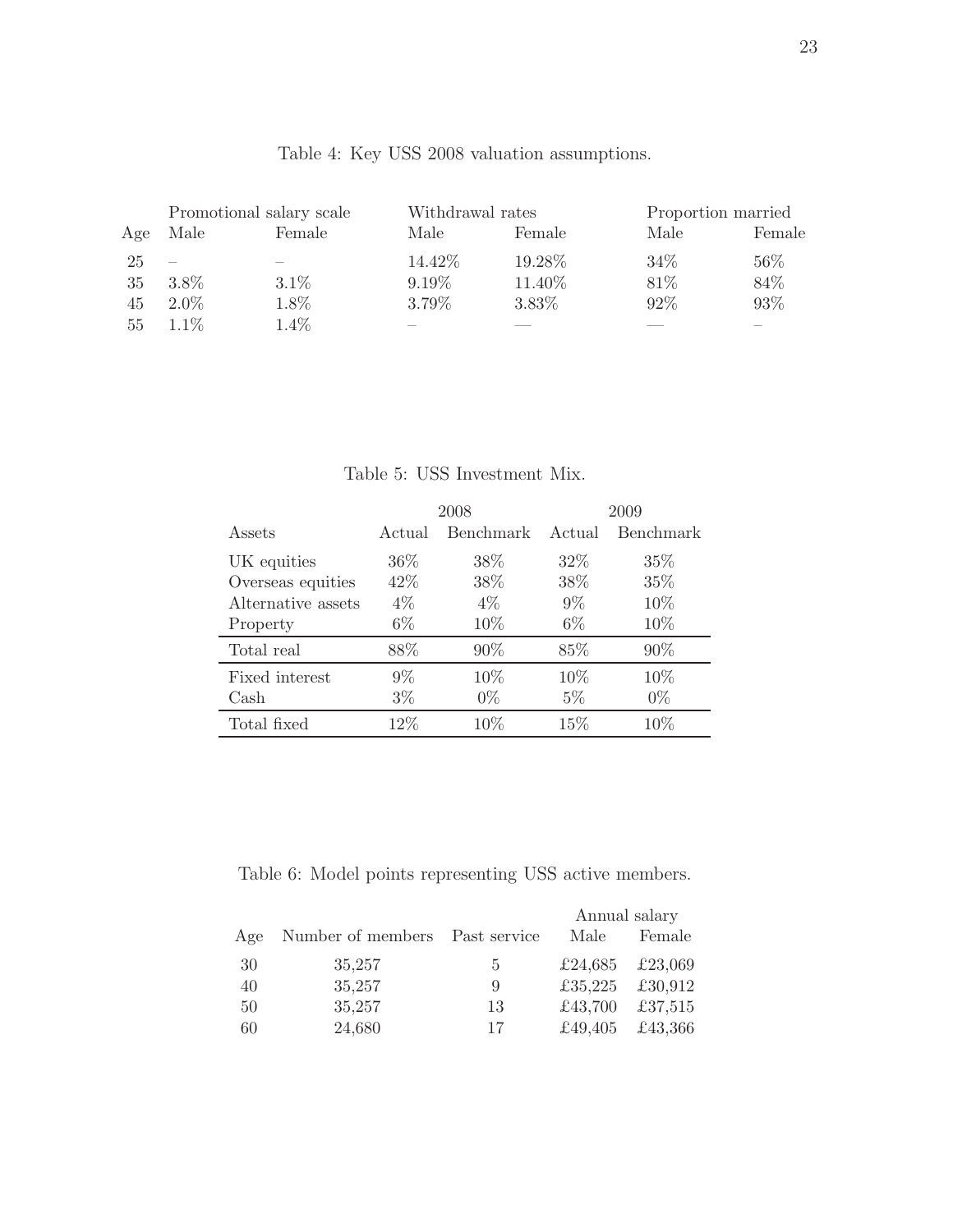|                                                                                                                                                                                                                                                                                                                                              |                                                             | Model points | <b>USS 2008</b> |
|----------------------------------------------------------------------------------------------------------------------------------------------------------------------------------------------------------------------------------------------------------------------------------------------------------------------------------------------|-------------------------------------------------------------|--------------|-----------------|
|                                                                                                                                                                                                                                                                                                                                              | Number                                                      | 130,451      | 130,450         |
|                                                                                                                                                                                                                                                                                                                                              | Total pensionable salaries $(\text{fp.a.})$                 | £4,872.2m    | £4,950.3m       |
| Active members                                                                                                                                                                                                                                                                                                                               | Average pensionable salaries $(\text{\textsterling p.a.}})$ | £37,350      | £37,947         |
|                                                                                                                                                                                                                                                                                                                                              | Average age                                                 | 43.8         | 43.7            |
| 10.5<br>Average past service (years)<br>Number<br>Total deferred pension $(\text{fp.a.})$<br>Deferred members<br>Average deferred pension $(\text{£p.a.})$<br>44<br>Average age<br>Number<br>40,945<br>Total pension payable $(\text{\textsterling p.a.}})$<br>Pensioners<br>Average pension $(\text{fp.a})$<br>£17,329<br>Average age<br>70 |                                                             | 10.5         |                 |
|                                                                                                                                                                                                                                                                                                                                              |                                                             | 76,104       | 76,104          |
|                                                                                                                                                                                                                                                                                                                                              |                                                             | £155.5 $m$   | £155.5 $m$      |
|                                                                                                                                                                                                                                                                                                                                              |                                                             | £2,044       | £2,044          |
|                                                                                                                                                                                                                                                                                                                                              |                                                             |              | 43.7            |
|                                                                                                                                                                                                                                                                                                                                              |                                                             |              | 40,945          |
|                                                                                                                                                                                                                                                                                                                                              |                                                             | £709.5 $m$   | £709.5m         |
|                                                                                                                                                                                                                                                                                                                                              |                                                             |              | £17,329         |
|                                                                                                                                                                                                                                                                                                                                              |                                                             |              | 69.8            |
|                                                                                                                                                                                                                                                                                                                                              | Number                                                      | 8,057        | 8,057           |
|                                                                                                                                                                                                                                                                                                                                              | Total pension payable $(\text{\textsterling p.a.}})$        | £73.5 $m$    | £73.5m          |
| Dependants                                                                                                                                                                                                                                                                                                                                   | Average pension $(\text{£p.a})$                             | £9,117       | £9,117          |
|                                                                                                                                                                                                                                                                                                                                              | Average age                                                 | 73           | 72.5            |

Table 7: Comparison of model points data with USS 2008 valuation data.

Table 8: Comparison of accrued benefit PUM liabilities between model points and USS valuation report 2008 based on the USS 2008 valuation basis.

|                  | Model points | <b>USS 2008</b>       |
|------------------|--------------|-----------------------|
| Active members   | £15,159.1m   | £14,774.6m            |
| Deferred members | £2,312.5m    | £2,229.3m             |
| Pensioners       | £11,064.8m   | £11,131.4m            |
| Total            |              | £28,536.4m £28,135.3m |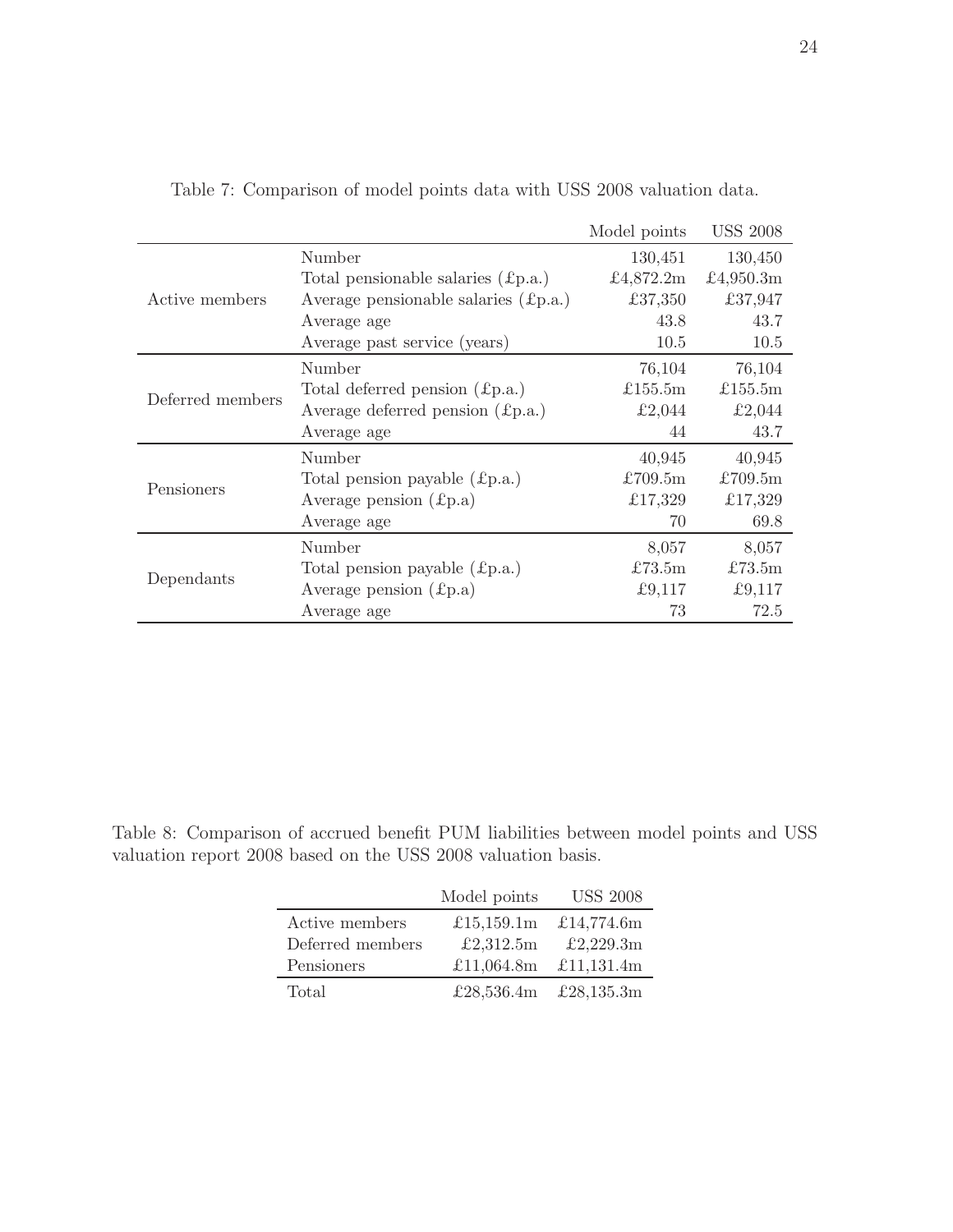|         |                                                     | Economic capital percentile levels |      |        |
|---------|-----------------------------------------------------|------------------------------------|------|--------|
| Section | Scenario                                            | 95th                               | 99th | 99.5th |
| 6.1     | Base                                                | 47%                                | 57\% | 60\%   |
| 6.2     | $100\%$ investment in bonds                         | 71\%                               | 90\% | 98%    |
| 6.3     | Accrual rate reduced to $1/120$ th                  | 37%                                | 46\% | 49%    |
| 6.4     | Retirement age increased to 70                      | 44\%                               | 55%  | 59%    |
| 6.5     | 1-year time horizon                                 | $30\%$                             | 43\% | 47\%   |
| 6.6     | Fully prospective basis                             | 47\%                               | 57\% | 61\%   |
| 6.7     | Contribution increases on a fully prospective basis | 49%                                | 59\% | 63\%   |
| 6.8     | Longevity stress                                    | 48%                                | 58\% | 63\%   |

Table 9: Ratio of economic capital to best estimate liabilities at time zero.

Table 10: Ratio of USS scheme assets at 2008 actuarial valuation (£28,842.6m) to the sum of scheme best estimate liabilities and economic capital at time zero.

|         |                                                     |       | Economic capital percentile levels |        |
|---------|-----------------------------------------------------|-------|------------------------------------|--------|
| Section | Scenario                                            | 95th  | 99th                               | 99.5th |
| 6.1     | Base                                                | 94\%  | 88\%                               | 86\%   |
| 6.2     | $100\%$ investment in bonds                         | 58%   | $52\%$                             | 50%    |
| 6.3     | Accrual rate reduced to $1/120$ th                  | 119%  | 112\%                              | 110\%  |
| 6.4     | Retirement age increased to 70                      | 112\% | 104\%                              | 102\%  |
| 6.5     | 1-year time horizon                                 | 106\% | $97\%$                             | 94%    |
| 6.6     | Fully prospective basis                             | 92%   | 86\%                               | 84\%   |
| 6.7     | Contribution increases on a fully prospective basis | 95%   | 89%                                | 87%    |
| 6.8     | Longevity stress                                    | 94\%  | 88\%                               | 85%    |
|         |                                                     |       |                                    |        |



Figure 1: Graphical model of the economic variables.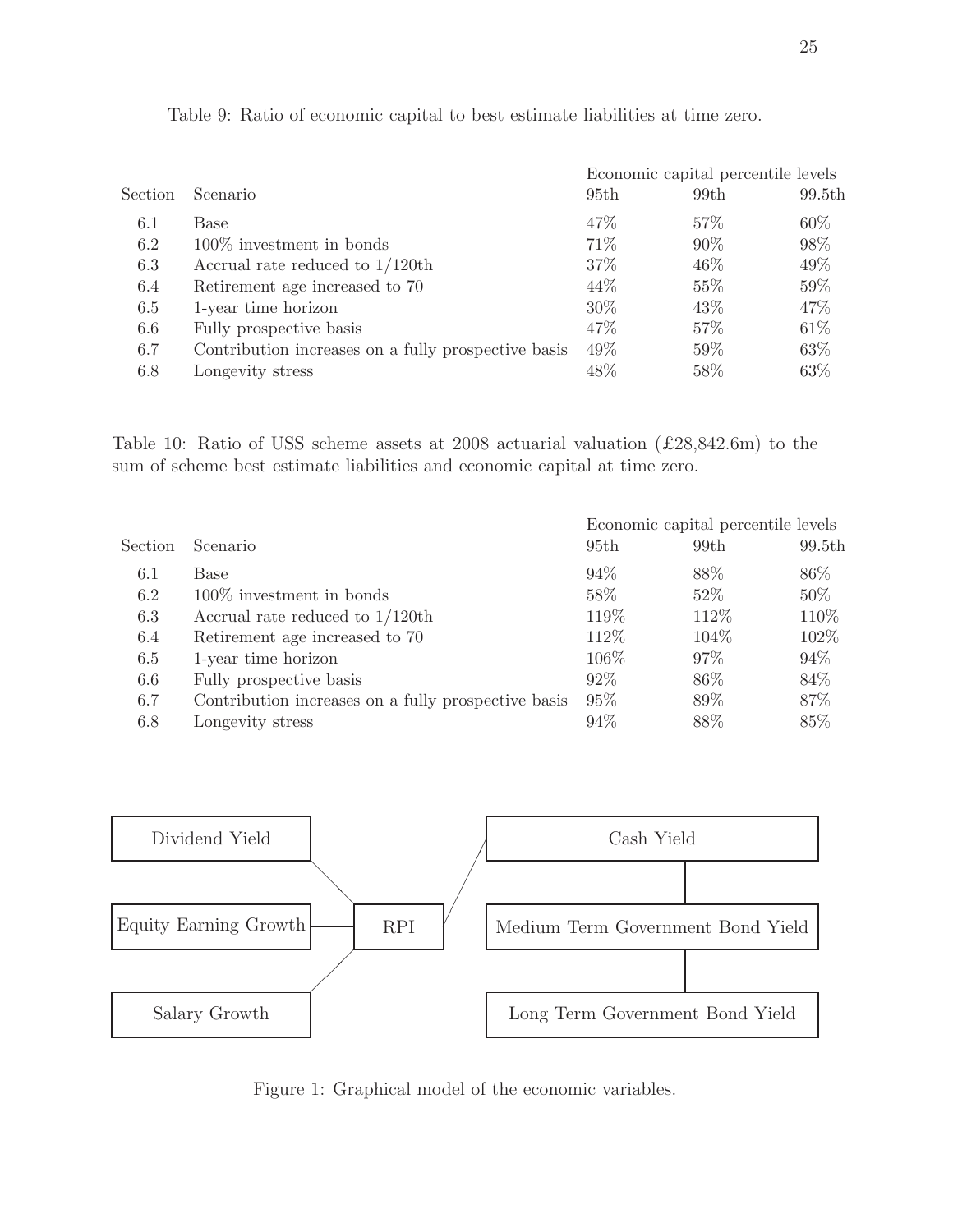model points. 99.5th percentile levels for active members aged 30 and 50, deferred member and pensioner Figure 2: Base Scenario: Best estimate liability and economic capital at 95th, 99th and model points.99.5th percentile levels for active members aged 30 and 50, deferred member and pensioner Figure 2: Base Scenario: Best estimate liability and economic capital at 95th, 99th and

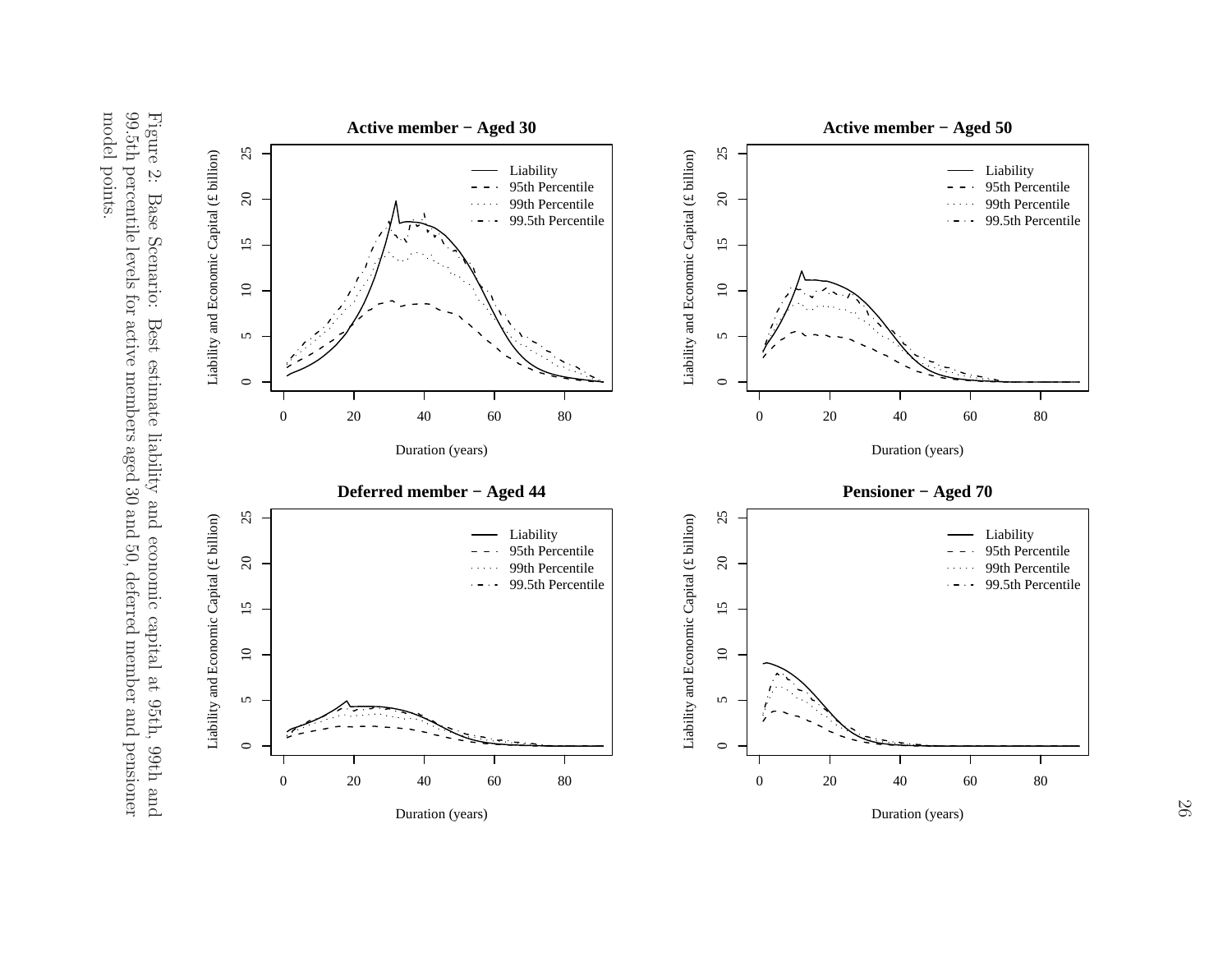

Figure 3: Base Scenario: Best estimate liability and economic capital at 95th, 99th and 99.5th percentile levels for the full scheme.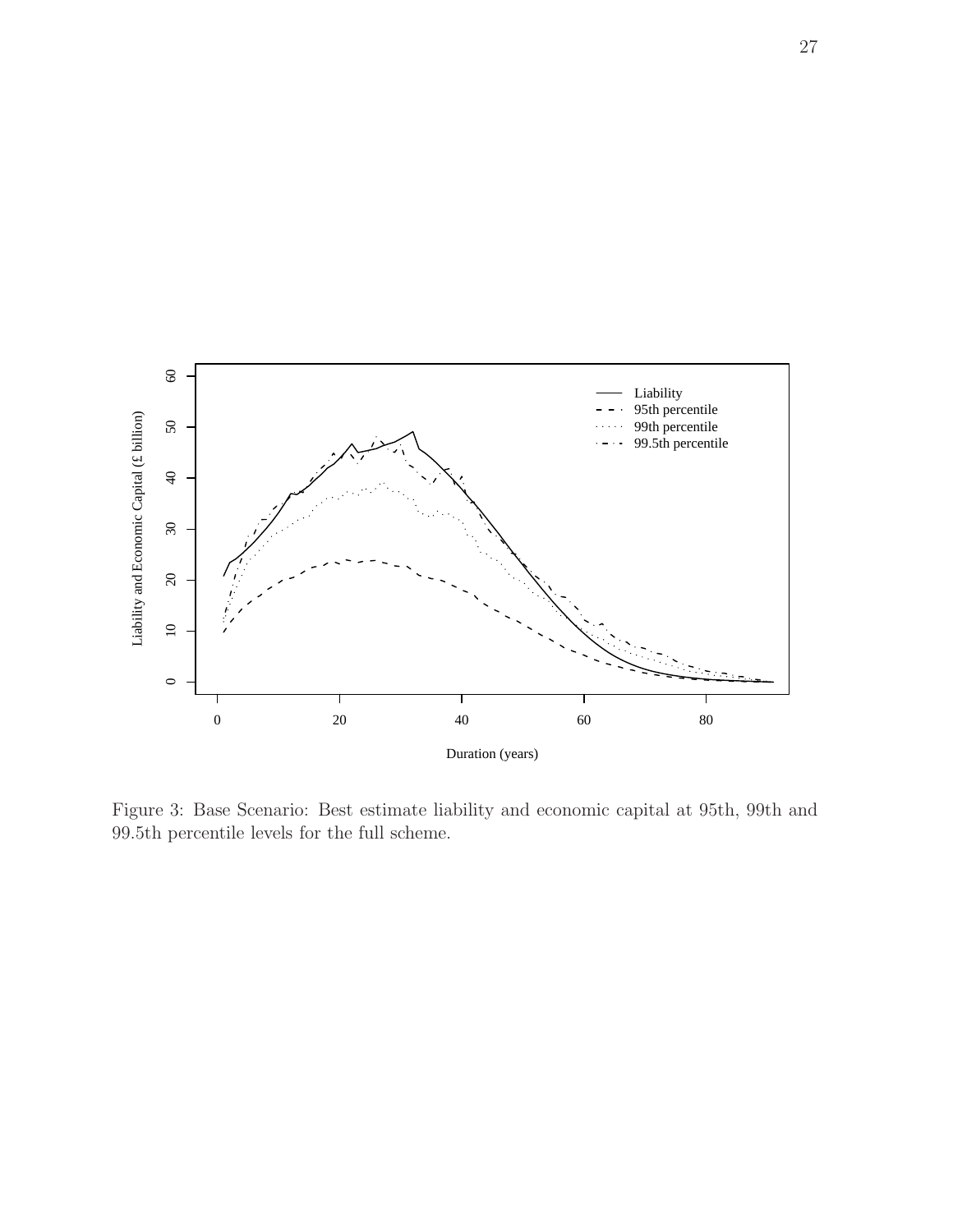99th and 99.5th percentile levels for active members aged 30 and 50, deferred member and pensioner model points Figure 4:  $100\%$  investment in bonds: Best estimate liability and economic capital at 95th, and pensioner model points.99th and 99.5th percentile levels for active members aged 30 and 50, Figure 4: 100% investment in bonds: Best estimate liability and economic capital at 95th, deferred member

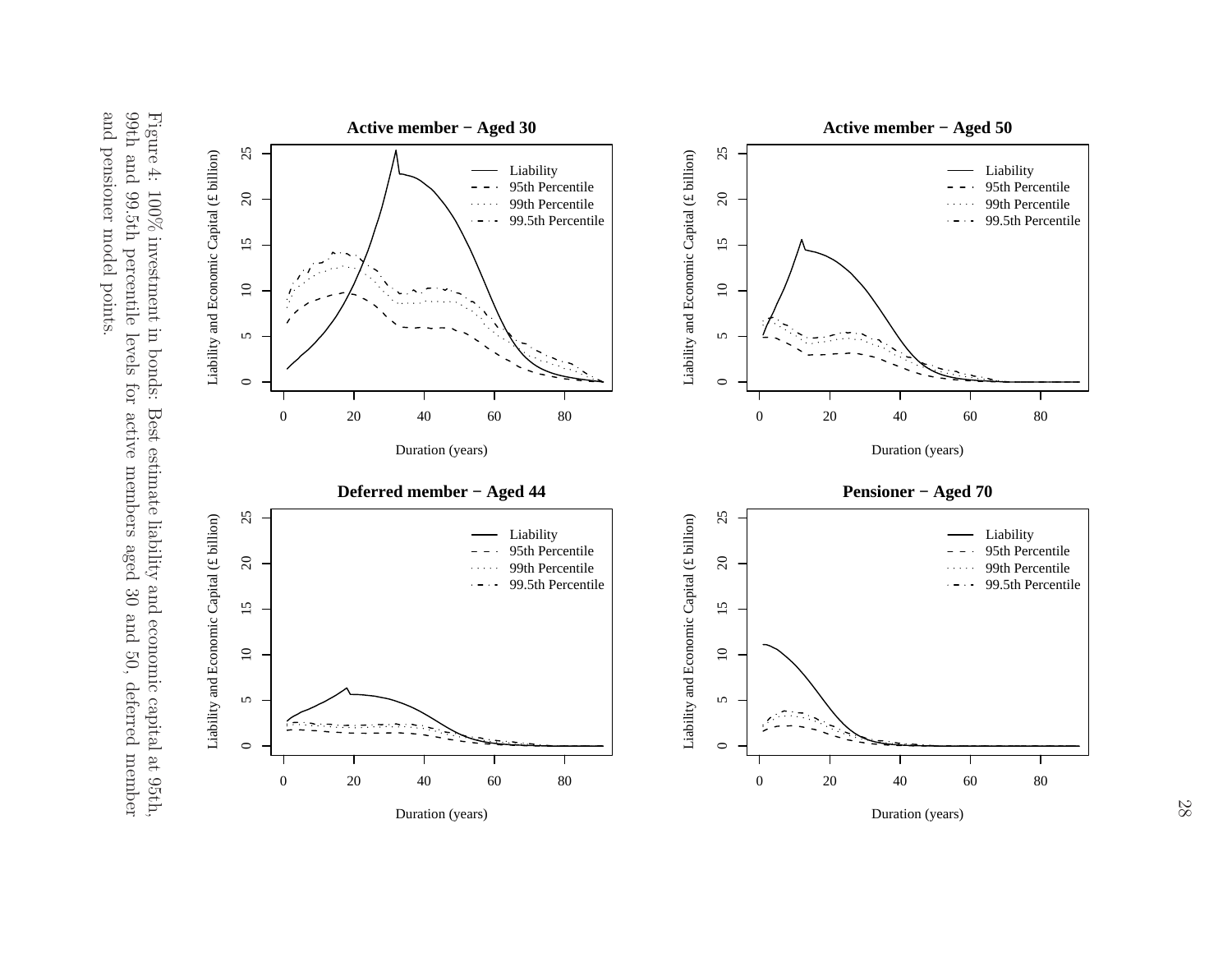

Figure 5: 100% investment in bonds: Best estimate liability and economic capital at 95th, 99th and 99.5th percentile levels for the full scheme.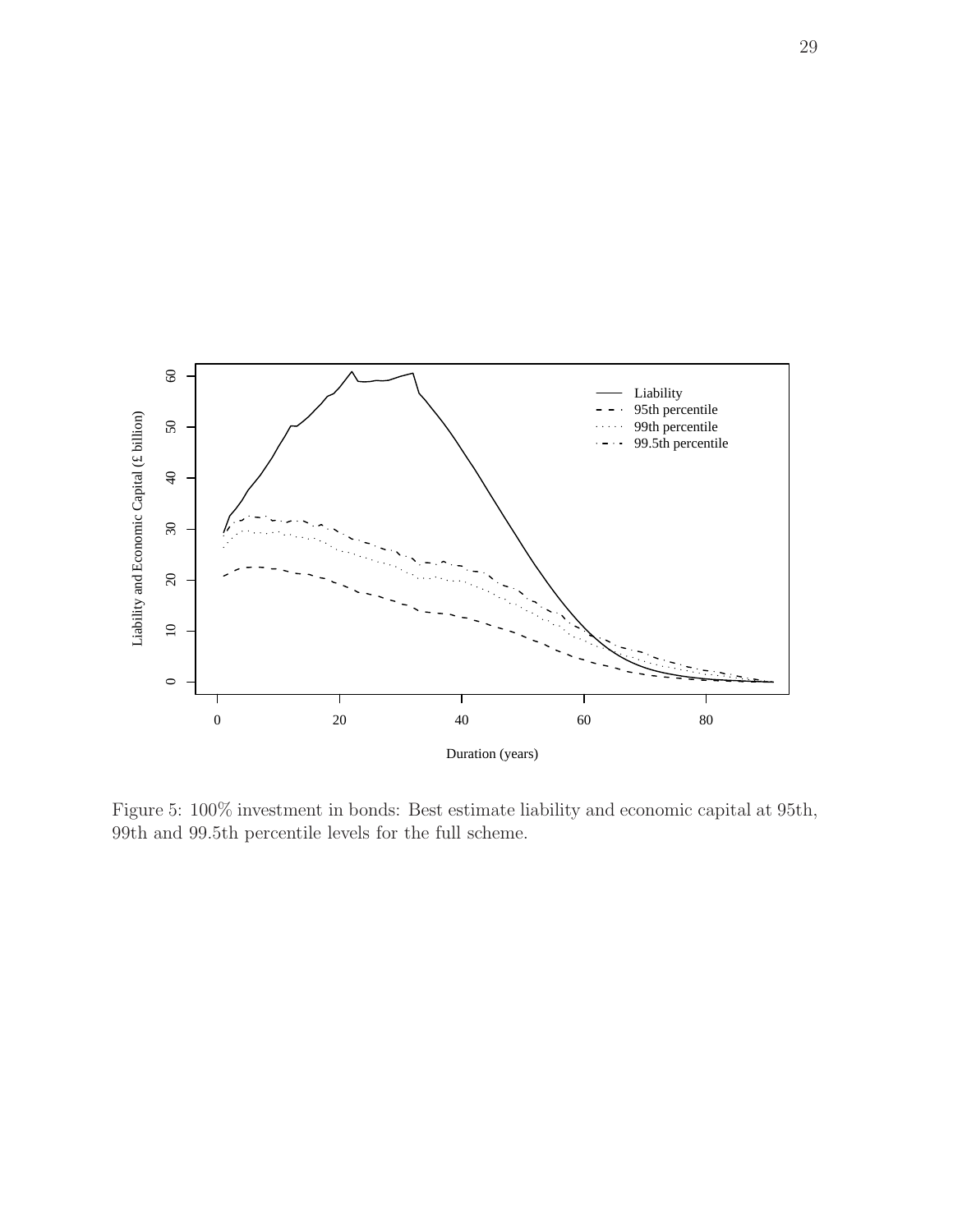

Figure 6: Accrual rate reduced to 1/120th: Best estimate liability and economic capital at 95th, 99th and 99.5th percentile levels for the full scheme.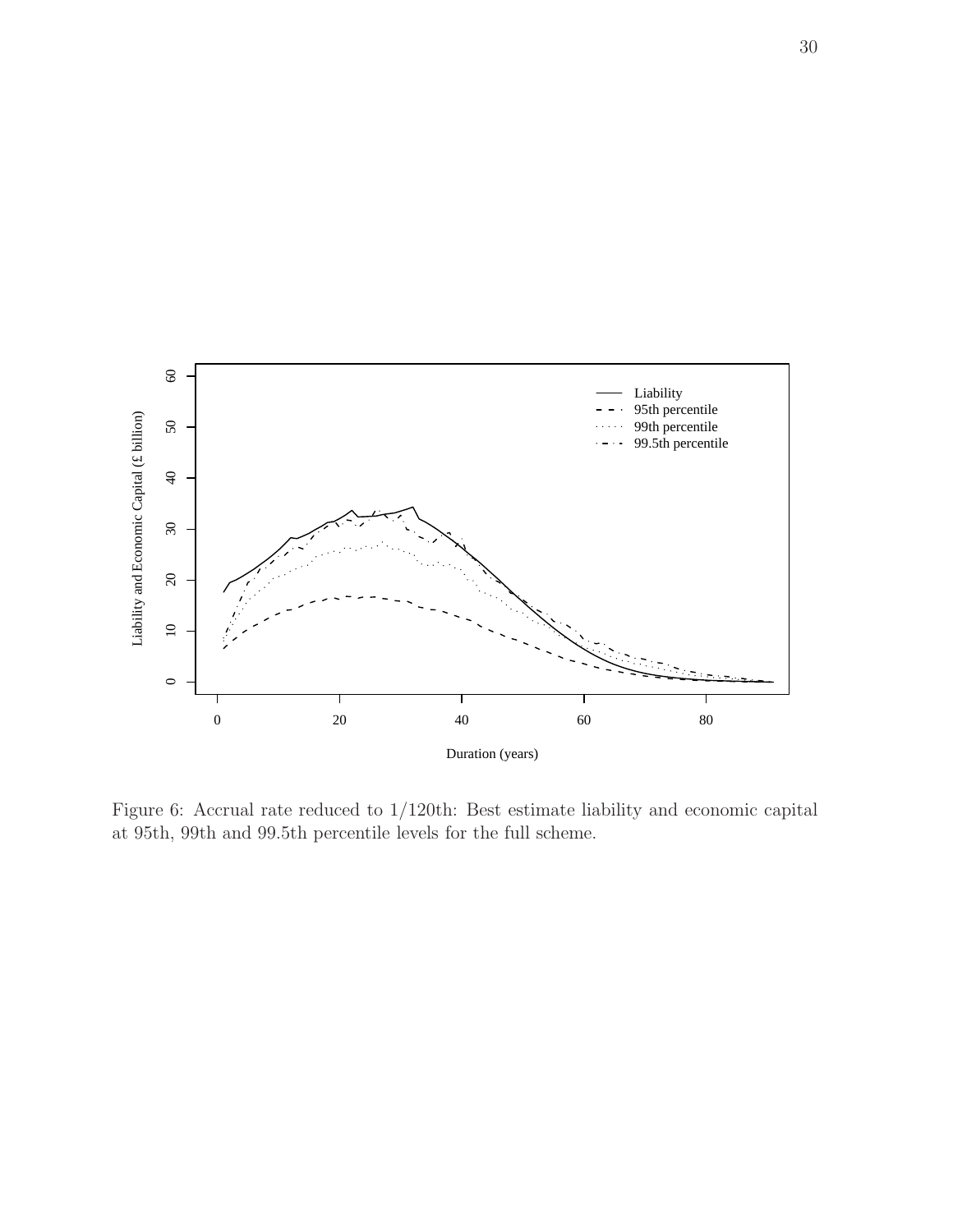

Figure 7: Retirement age increased to 70: Best estimate liability and economic capital at 95th, 99th and 99.5th percentile levels for the full scheme.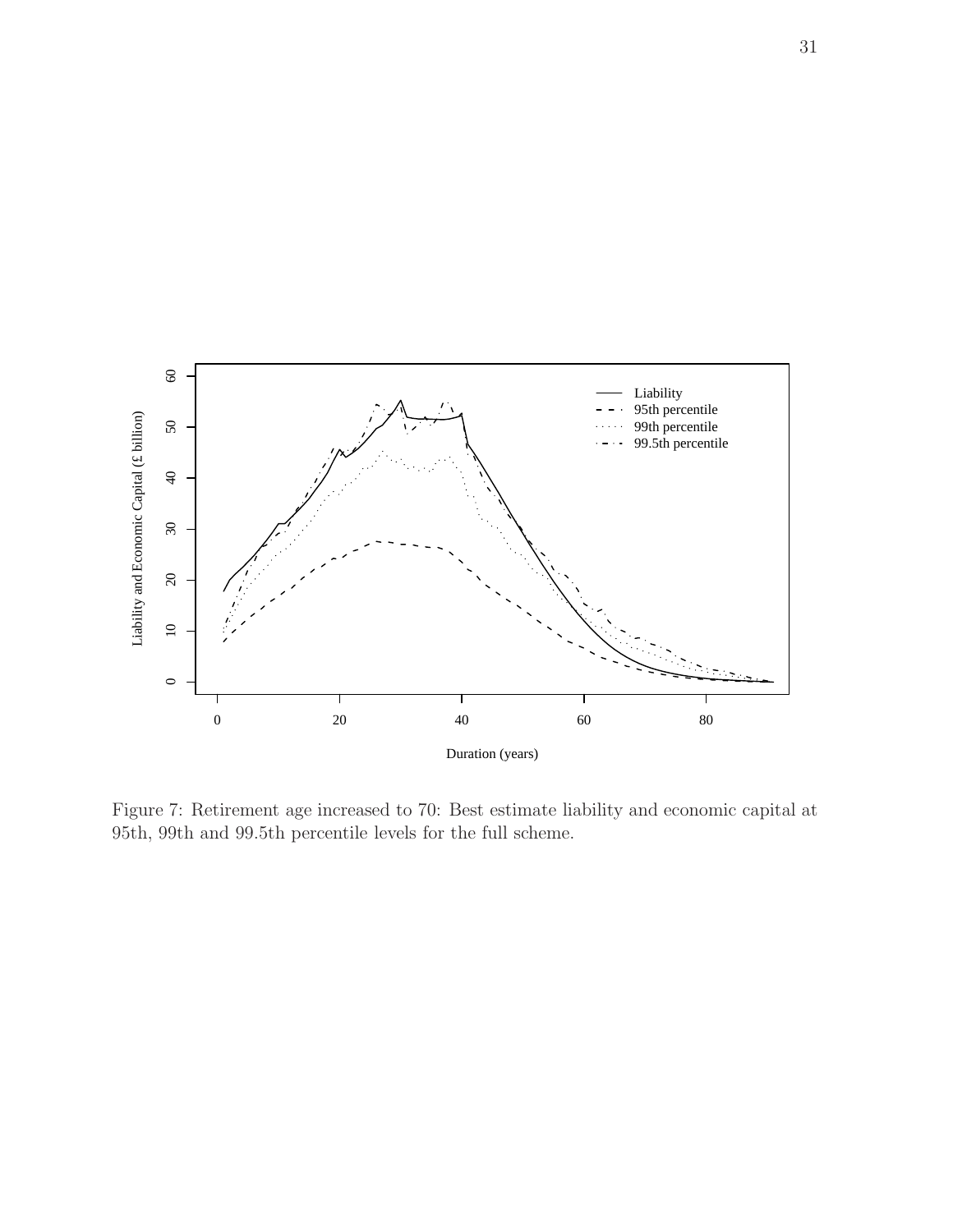

Figure 8: 1-year time horizon: Best estimate liability and economic capital at 95th, 99th and 99.5th percentile levels for the full scheme.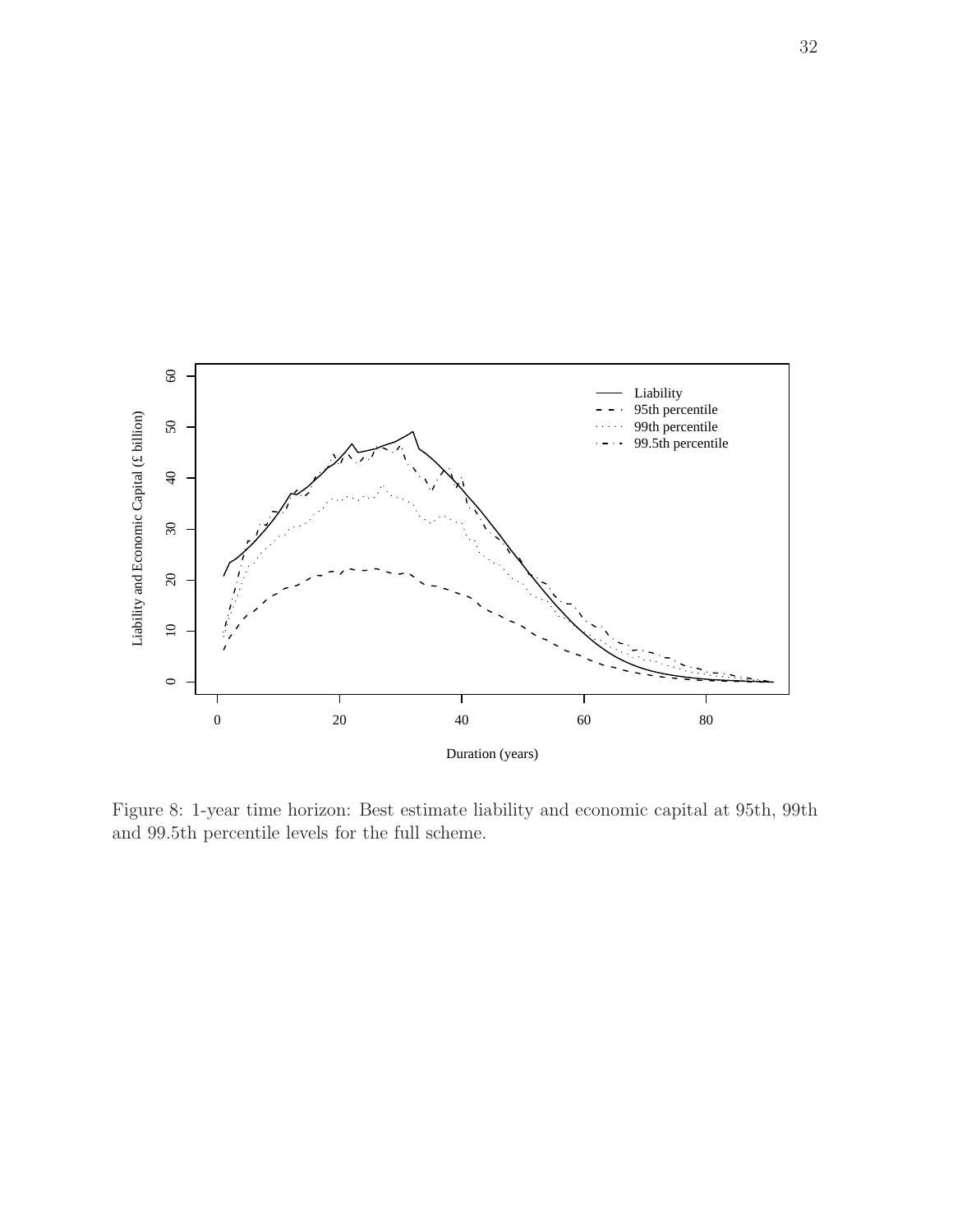

Figure 9: Longevity stress at twice the base scenario volatility: Best estimate liability and economic capital at 95th, 99th and 99.5th percentile levels for the full scheme.